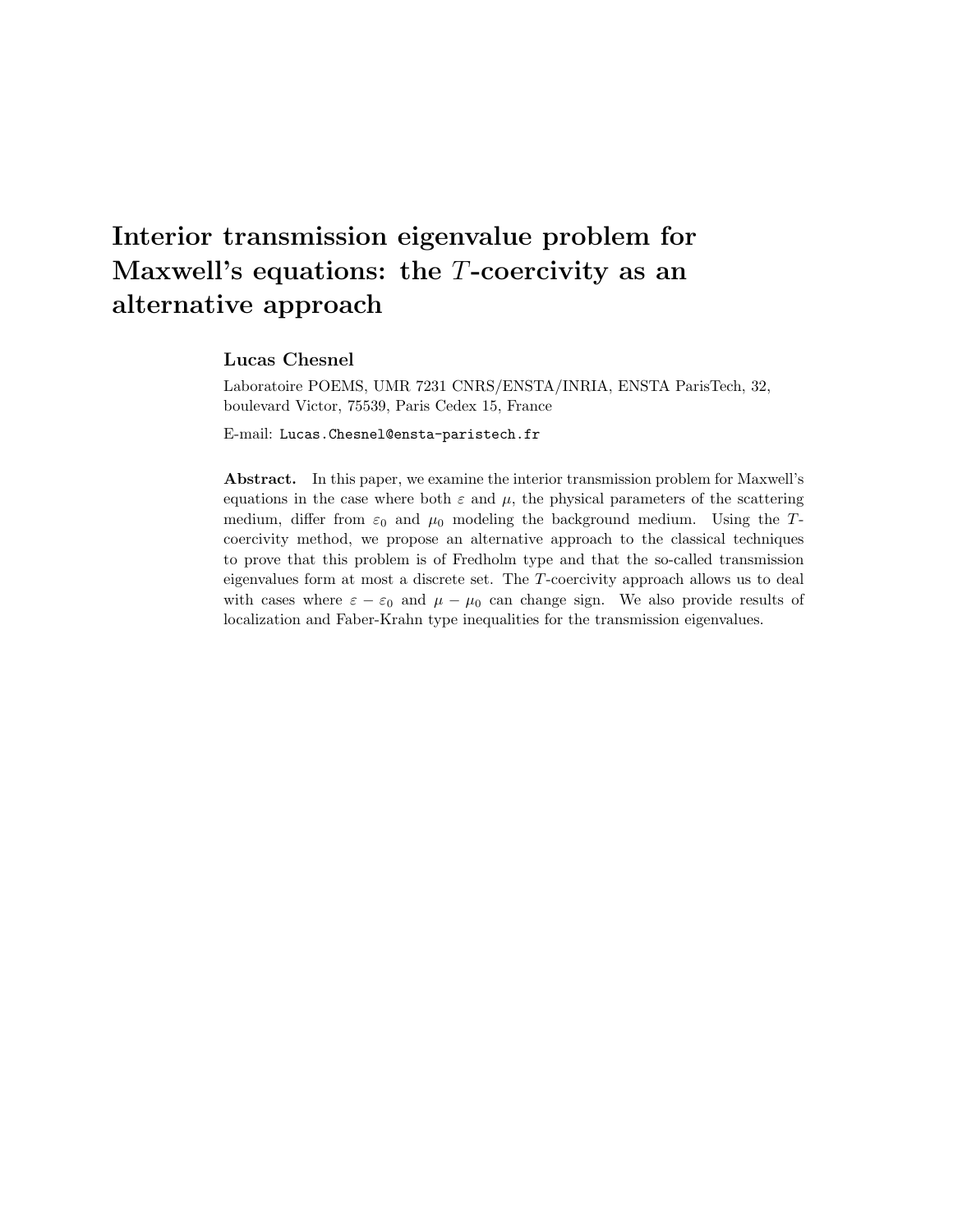#### 1. Introduction

The term "interior transmission eigenvalue problem" refers to a family of spectral problems which appear in scattering theory. In particular, they arise when one is interested in the reconstruction of an inclusion embedded in a background medium from multi-static measurements of scattered fields at a given frequency. These problems, unlike conventional transmission problems, involve two similar PDEs in the same domain, coupled via transmission conditions on the boundary. The values of the frequency for which the homogeneous interior transmission problem admits nontrivial solutions are called transmission eigenvalues. More physically, transmission eigenvalues can be seen as frequencies for which there exists an incident field, superposition of incident plane waves, such that the corresponding scattered field is arbitrary small. An important issue is to prove that transmission eigenvalues form at most a discrete set with infinity as the only accumulation point.

In this paper, we will concentrate on interior transmission eigenvalue problems in electromagnetism. The permittivity and permeability of the scattering medium are denoted  $\varepsilon$  and  $\mu$  whereas the physical parameters of the background medium are  $\varepsilon_0$ and  $\mu_0$ . To simplify the notations, we introduce A and N such that  $\varepsilon = \varepsilon_0 N$  and  $\mu = \mu_0 A^{-1}$ . Research has focused primarily on the case where the scattering medium is characterized by one contrast function:  $A \neq Id, N = Id$  or  $A = Id, N \neq Id$ . Both the scalar [16, 27, 17, 18] and Maxwell [20, 11, 7] problems have been widely studied but questions remain open. We note that a nice step forward was made recently by Sylvester for the scalar problem in the case  $A = Id, N = nId, n$  being a scalar function. In [28], he indeed proved that the eigenvalues form at most a discrete set as soon as  $n-1$  is positive (or negative) in a neighbourhood of the boundary. To our knowledge, it is still an open problem to prove an equivalent result when  $A \neq Id, N = Id$ .

In practice, it is quite restrictive to model the scattering medium by only one parameter. Therefore, some authors have introduced an interior transmission eigenvalue problem with  $A \neq Id$  and  $N \neq Id$  [6, 21, 13]. From a technical point of view, the sesquilinear form associated with the natural variational formulation of this interior transmission problem exhibits a sign-changing in its principal part. Consequently, the associated operator is not strongly elliptic and its study is not standard. One observes an equivalent difficulty in the study of the transmission problem between a dielectric and a negative metamaterial in the time-harmonic regime. To tackle it, we can use the T-coercivity technique [5, 2, 4, 8, 10]. The idea consists in testing, in variational formulations, not directly against the field, but against a simple geometrical transformation of the field. This allows one to restore some properties of positivity for the associated operators. In [4], thanks to this simple approach, we have been able to extend the results of [6, 13] for the scalar problem associated with (2): only the values of  $A - Id$  in a neighbourhood of the boundary actually matter for determining whether or not the problem is of Fredholm type. In this paper, we complete the results obtained in [13] for the Maxwell problem. More precisely, we prove, using the T-coercivity method,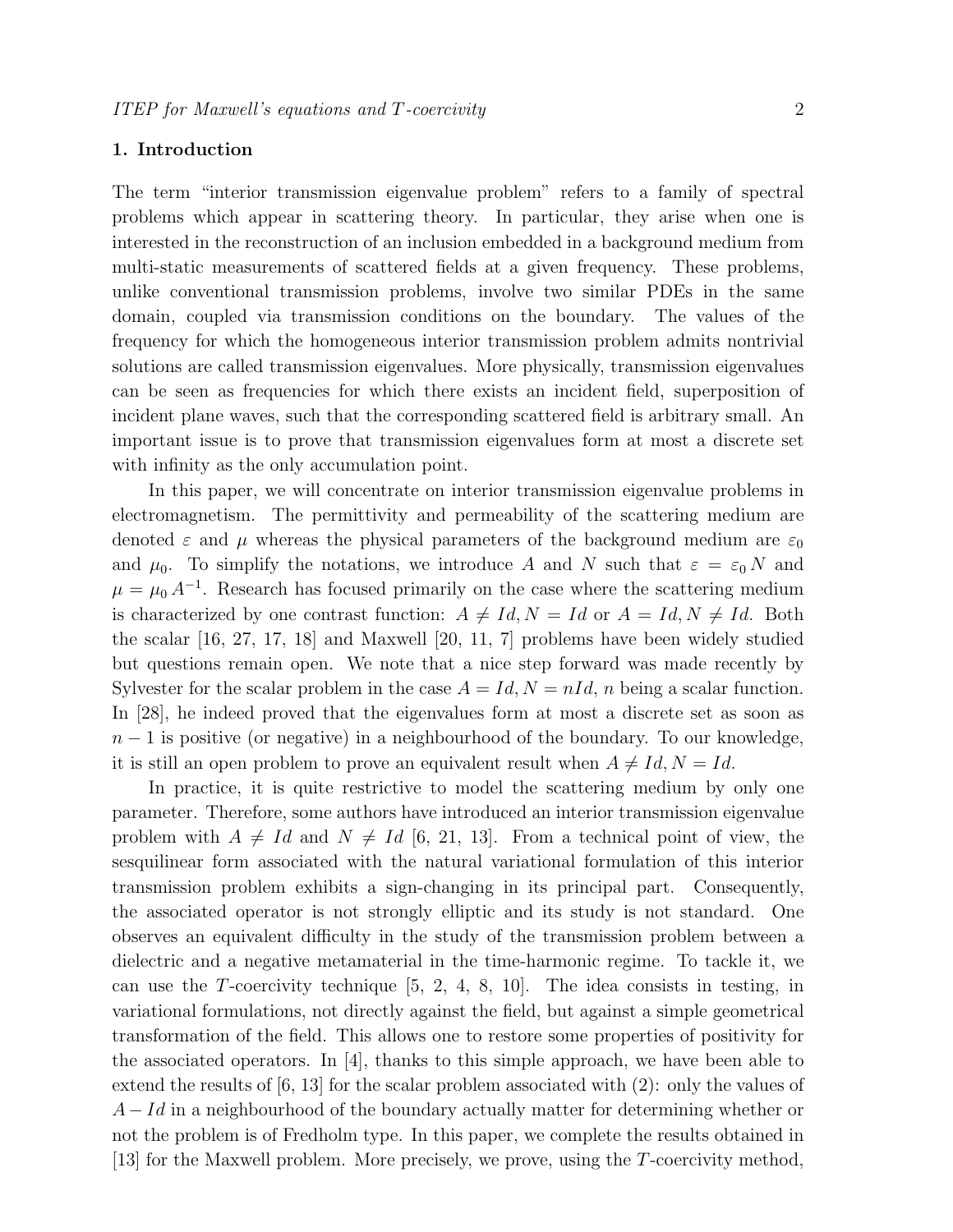that this problem is of Fredholm type and that transmission eigenvalues form at most a discrete set in situations for which  $A - Id$  and  $N - Id$  are either positive or negative in a neighbourhood of the boundary and can change sign inside the domain. Under more restrictive conditions on  $A$  and  $N$ , we also provide estimates for the first eigenvalue.

Another important question for these interior transmission eigenvalue problems is to prove the existence of transmission eigenvalues which can then help in determining the values of the physical parameters of the inclusion. This question will not be dealt with here. Indeed, up to now, the T-coercivity approach appears inefficient to show these kind of results because the formulation we work on, although it presents some useful property of positivity, is not symmetric. This prevents using the nice min-max arguments (see [18, 12, 9]). Hence, the question of existence of real transmission eigenvalues when  $A-Id$ or  $N - Id$  change sign, both for scalar and Maxwell problems, remains open.

This paper is organized as follows. In section 2, we formulate the interior transmission eigenvalue problem in some " $H(curl)$ " type space X. We then present the idea of the T-coercivity studying the scalar problem which appears in the Helmholtz decomposition of  $X$ . Although we can restore some positivity property using the  $T$ coercivity approach in  $X$ , this is not sufficient to apply the analytic Fredholm theorem because X is not compactly imbedded in  $\mathbf{L}^2(D) \times \mathbf{L}^2(D)$  (D is the domain). Hence, we introduce in section 3 a formulation of the transmission eigenvalue problem in  $X_0$ , which is the space "orthogonal" to gradients in the Helmholtz decomposition. The next section is dedicated to prove a result of compact imbedding of  $X_0$  into  $L^2(D) \times L^2(D)$ . Then, we proceed to the study of the interior transmission eigenvalue problem using the analytical Fredholm theorem in the case where  $A \leq A^{\star}Id$  in a neighbourhood of the boundary, where  $A^*$  is a constant such that  $A^*$  < 1. In section 6, we summarize the equivalent results when  $A_{\star}Id \leq A$  in a neighbourhood of the boundary, with  $1 \leq A_{\star}$ . Finally, we discuss the cases where  $A - Id$  and/or  $N - Id$  change sign in a neighbourhood of the boundary.

# 2. Setting of the problem

#### 2.1. Basic definitions

Consider  $D \subset \mathbb{R}^3$  a bounded simply connected domain with Lipschitz connected boundary  $\partial D$ . The unit outward normal vector to  $\partial D$  will be denoted  $\nu$ . We study the problem of scattering of the electric field in the time-harmonic regime by an inclusion whose permeability and permittivity are given by  $\varepsilon(\bm{x}) = \varepsilon_0 N(\bm{x})$  and  $\mu(\bm{x}) = \mu_0 A(\bm{x})^{-1}$ . To simplify the presentation, we assume that  $\varepsilon_0$  and  $\mu_0$  are constant but considering a background medium which is not homogeneous would only induce minor corrections in the analysis we provide. Here,  $A, N \in L^{\infty}(D, \mathbb{C}^{3 \times 3})$  are matrix valued functions such that  $A(\mathbf{x})$  and  $N(\mathbf{x})$  are hermitian for almost all  $\mathbf{x} \in D$ . Furthermore, we suppose that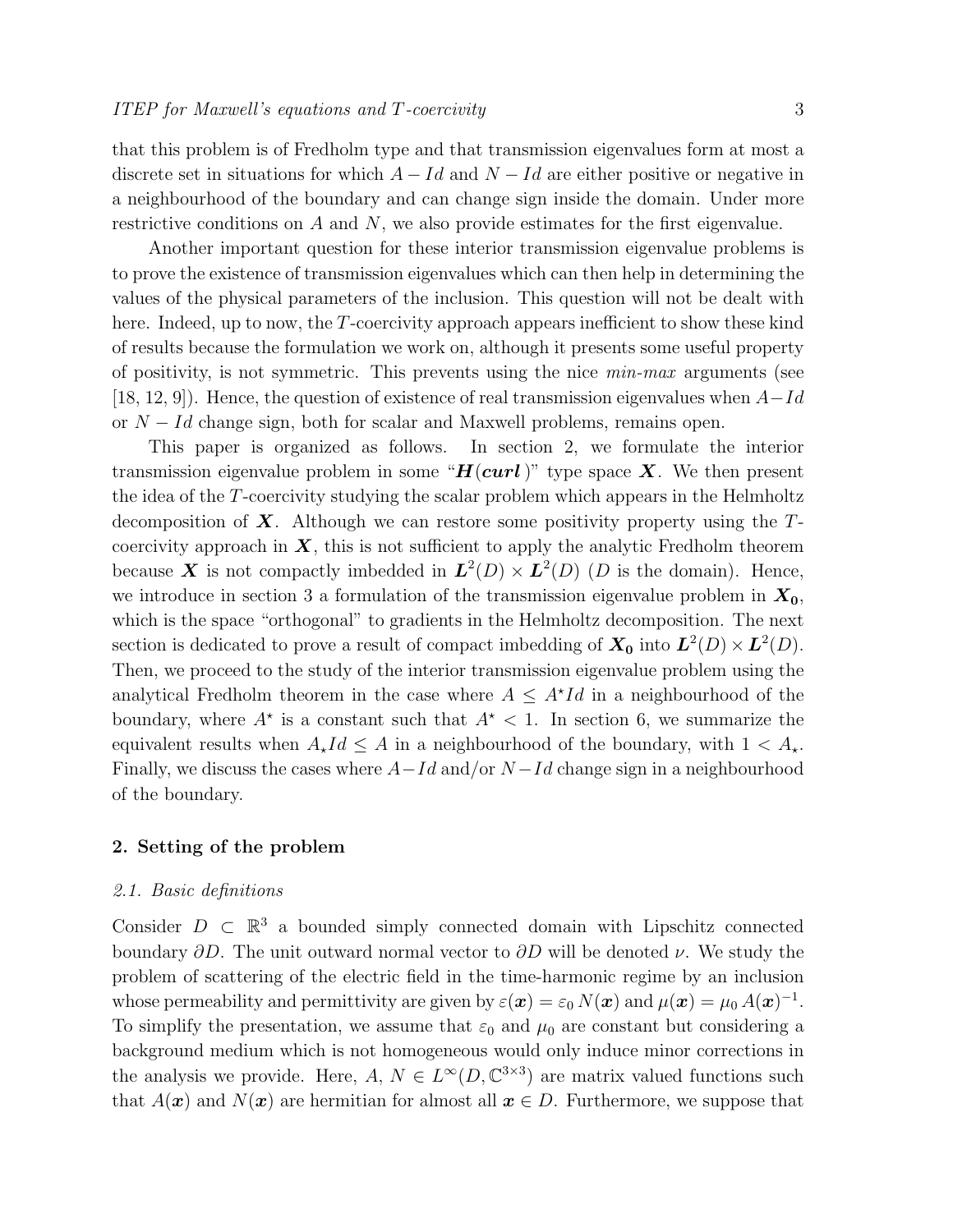$1/2$ 

$$
A^{-1}, N^{-1} \in L^{\infty}(D, \mathbb{C}^{3\times 3}) \text{ and we denote}
$$
  
\n
$$
A_{-} := \inf_{\mathbf{x} \in D} \inf_{\xi \in \mathbb{C}^{3}, |\xi|=1} (\xi \cdot A(\mathbf{x})\overline{\xi}) > 0 \quad ; \qquad A_{+} := \sup_{\mathbf{x} \in D} \sup_{\xi \in \mathbb{C}^{3}, |\xi|=1} (\xi \cdot A(\mathbf{x})\overline{\xi}) < \infty ;
$$
  
\n
$$
N_{-} := \inf_{\mathbf{x} \in D} \inf_{\xi \in \mathbb{C}^{3}, |\xi|=1} (\xi \cdot N(\mathbf{x})\overline{\xi}) > 0 \quad \text{and} \quad N_{+} := \sup_{\mathbf{x} \in D} \sup_{\xi \in \mathbb{C}^{3}, |\xi|=1} (\xi \cdot N(\mathbf{x})\overline{\xi}) < \infty.
$$
  
\n(1)

In this paper,  $A_{\star} > 1$ ,  $A^{\star} < 1$ ,  $N_{\star} > 1$  and  $N^{\star} < 1$  will be constants which will allow to state some assumptions on the values of A and N in a neighborhood of the boundary. On the other hand,  $\mathscr V$  will always refer to a neighbourhood of  $\partial D$ , i.e. an open set of  $\mathbb{R}^3$  such that  $\partial D \subset (\mathscr{V} \cap \overline{D}).$ 

If  $\mathscr O$  is an open subset of  $\mathbb R^3$ , we denote indistinctly  $(\cdot, \cdot)_{\mathscr O}$  the inner products of  $L^2(\mathscr{O}) := L^2(\mathscr{O}, \mathbb{C})$  and  $\mathbf{L}^2(\mathscr{O}) := L^2(\mathscr{O}, \mathbb{C}^3)$ , and  $\|\cdot\|_{\mathscr{O}}$  the associated norms. We also denote  $H^1(D)$  instead of  $H^1(D, \mathbb{C})$ . The space  $\boldsymbol{H}(\boldsymbol{curl}, D)$  is defined as the closure of  $\mathscr{C}^{\infty}(\overline{D}, \mathbb{C}^3)$  for the norm

$$
\|\bm{u}\|_{\bm{H}(\bm{curl},D)} := (\bm{u},\bm{u})_{\bm{H}(\bm{curl},D)}^{1/2} \;\; \text{with} \;\; (\bm{u},\bm{v})_{\bm{H}(\bm{curl},D)} := (\bm{u},\bm{v})_D + (\bm{curl}\,\bm{u},\bm{curl}\,\bm{v})_D.
$$

The subset of the elements of  $H(curl, D)$  such that the tangential trace vanishes on  $\partial D$  is denoted  $H_0$ (*curl*, *D*).

$$
H_0(\mathbf{curl}\, ,D):=\{\mathbf{v}\in \mathbf{H}(\mathbf{curl},D)\,|\,\mathbf{v}\times\mathbf{v}=0\,\,\text{on}\,\,\partial D\}.
$$

The tangential trace is well-defined (see for example [19] or [26]).

**Definition 2.1** The elements  $k \in \mathbb{C}$  such that there exists a pair  $(u, w) \neq (0, 0)$  solving the problem

Find 
$$
(\mathbf{u}, \mathbf{w}) \in \mathbf{H}(\mathbf{curl}, D) \times \mathbf{H}(\mathbf{curl}, D)
$$
 such that:  
\n
$$
\begin{aligned}\n\mathbf{curl} \ (A\mathbf{curl} \ \mathbf{u}) - k^2 N \mathbf{u} &= 0 \quad \text{in } D \\
\mathbf{curl} \ \mathbf{curl} \ \mathbf{w} - k^2 \mathbf{w} &= 0 \quad \text{in } D \\
\nu \times (\mathbf{u} - \mathbf{w}) &= 0 \quad \text{on } \partial D \\
\nu \times (A\mathbf{curl} \ \mathbf{u} - \mathbf{curl} \ \mathbf{w}) &= 0 \quad \text{on } \partial D\n\end{aligned} \tag{2}
$$

are called transmission eigenvalues.

Here,  $w$  and  $u$  denote respectively the incident electric field which does not scatter and the total electric field inside the inclusion. One classically proves that  $(u, w)$  satisfies (2) if and only if  $(u, w)$  satisfies the problem

Find 
$$
(\mathbf{u}, \mathbf{w}) \in \mathbf{X}
$$
 such that, for all  $(\mathbf{u}', \mathbf{w}') \in \mathbf{X}$ ,  
\n
$$
\int_D A \mathbf{curl} \, \mathbf{u} \cdot \mathbf{curl} \, \mathbf{u}' - \mathbf{curl} \, \mathbf{w} \cdot \mathbf{curl} \, \mathbf{w}' \, d\mathbf{x} = k^2 \int_D N \mathbf{u} \cdot \mathbf{u}' - \mathbf{w} \cdot \mathbf{w}' \, d\mathbf{x},
$$
\n(3)

with  $X := \{(u, w) \in H(\text{curl}, D) \times H(\text{curl}, D) | u - w \in H_0(\text{curl}, D) \}.$  Let us introduce the sesquilinear form on  $X \times X$ 

$$
a_k((\boldsymbol{u},\boldsymbol{w}),(\boldsymbol{u}',\boldsymbol{w}')) \ := \ (\boldsymbol{A}\boldsymbol{curl}\,\boldsymbol{u},\boldsymbol{curl}\,\boldsymbol{u}')_D - (\boldsymbol{curl}\,\boldsymbol{w},\boldsymbol{curl}\,\boldsymbol{w}')_D \\ \ -k^2\,((N\boldsymbol{u},\boldsymbol{u}')_D - (\boldsymbol{w},\boldsymbol{w}')_D)\,.
$$

We remark that if  $(u, w)$  satisfies problem (3), then for all  $(\varphi, \psi) \in H^1(D) \times H^1(D)$  such that  $\varphi - \psi \in H_0^1(D)$  (in this case,  $(\nabla \varphi, \nabla \psi) \in \mathbf{X}$  because  $(\nabla \varphi - \nabla \psi) \times \nu = 0$  on  $\partial D$ ), we have

$$
k^{2} ((N\boldsymbol{u}, \nabla \varphi)_{D} - (\boldsymbol{w}, \nabla \psi)_{D}) = 0.
$$
\n<sup>(4)</sup>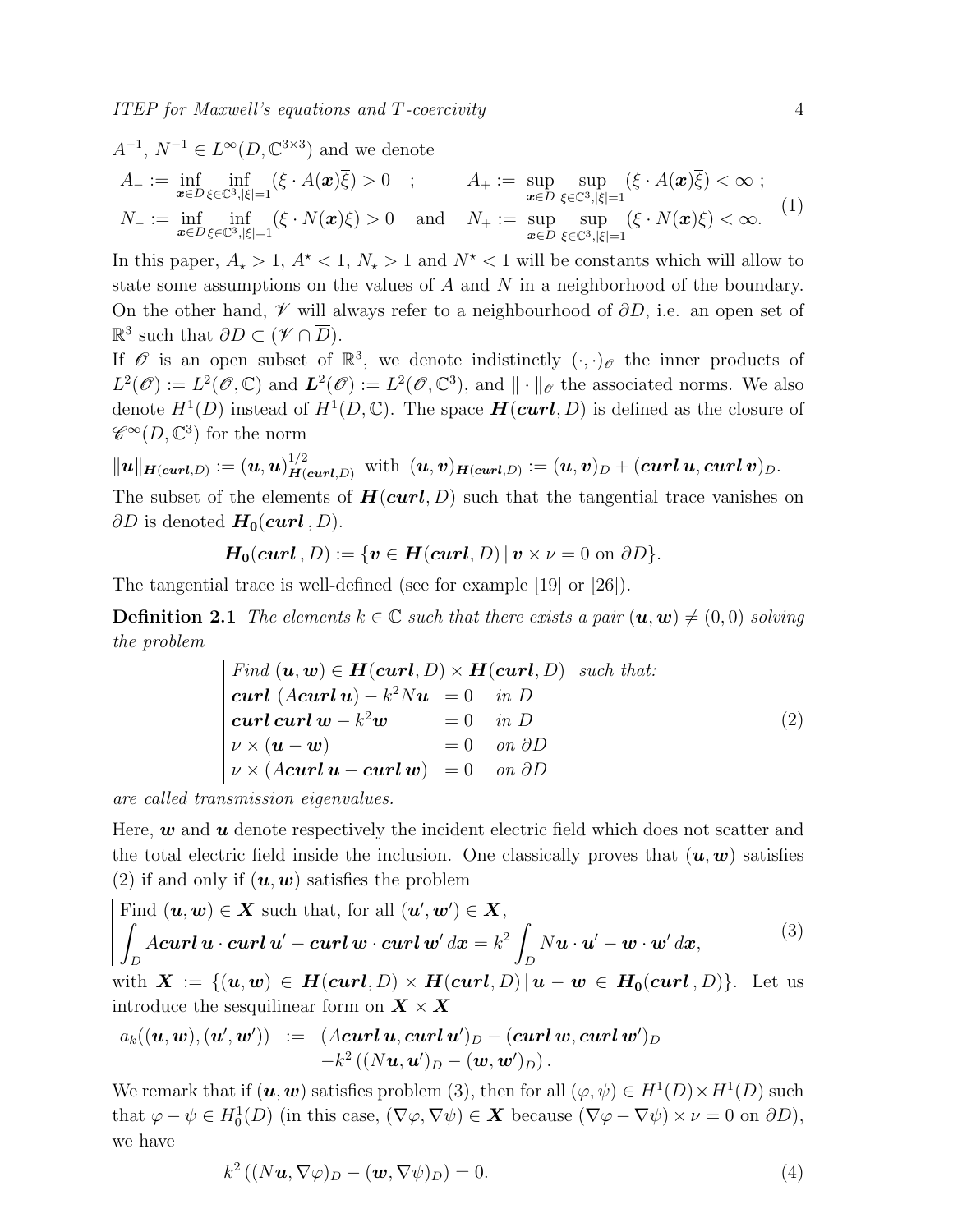This leads us to introduce the spaces

$$
S := \{(\varphi, \psi) \in H^1(D) \times H^1(D) \mid \varphi - \psi \in H_0^1(D) \text{ and } (\varphi, 1)_{\partial D} = (\psi, 1)_{\partial D} = 0\};
$$
  

$$
\mathbf{X_0} := \{(\mathbf{u}, \mathbf{w}) \in \mathbf{X} \mid (N\mathbf{u}, \nabla \varphi)_D - (\mathbf{w}, \nabla \psi)_D = 0, \quad \forall (\varphi, \psi) \in S\}.
$$
 (5)

Here,  $(\cdot, \cdot)_{\partial D}$  denotes the inner product of  $L^2(\partial D)$ . The condition  $(\varphi, 1)_{\partial D} = (\psi, 1)_{\partial D}$ 0 for elements  $(\varphi, \psi)$  of S is only used to set the constants: if  $(c_1, c_2) \in S \cap \mathbb{C}^2$ then  $c_1 = c_2 = 0$ . One can check that  $((\varphi, \psi), (\varphi', \psi')) \mapsto ((\varphi, \psi), (\varphi', \psi'))_S :=$  $(\nabla\varphi,\nabla\varphi')_D$  +  $(\nabla\psi,\nabla\psi')_D$  defines an inner product on S. Let us state a lemma characterizing the elements of  $X_0$ .

**Lemma 2.2** Let  $(u, w)$  be an element of **X**. The pair  $(u, w)$  belongs to  $X_0$  if and only if div  $(Nu) = div w = 0$  in D and  $\nu \cdot (Nu - w) = 0$  on  $\partial D$ .

**Proof** Consider  $(u, w)$  an element of  $X_0$ . By definition, one has

$$
(N\mathbf{u}, \nabla \varphi)_D - (\mathbf{w}, \nabla \psi)_D = 0, \quad \forall (\varphi, \psi) \in S.
$$

Taking,  $(\varphi, \psi) = (\zeta, 0)$  (resp.  $(\varphi, \psi) = (0, \zeta)$ ) for  $\zeta \in \mathscr{C}_0^{\infty}(D)$ , one finds  $div(N\mathbf{u}) = 0$ (resp.  $div \mathbf{w} = 0$ ). Now, if  $\zeta \in H^1(D)$ , one can write

$$
\langle \nu \cdot (N\boldsymbol{u} - \boldsymbol{w}), \zeta \rangle_{H^{-1/2}(\partial D), H^{1/2}(\partial D)}
$$
\n
$$
= (div (N\boldsymbol{u} - \boldsymbol{w}), \zeta)_D + (N\boldsymbol{u} - \boldsymbol{w}, \nabla \zeta)_D
$$
\n
$$
= (N\boldsymbol{u}, \nabla(\zeta - \lambda_{\zeta}))_D - (\boldsymbol{w}, \nabla(\zeta - \lambda_{\zeta}))_D = 0
$$

Above,  $\lambda_{\zeta}$  is the number  $(\zeta, 1)_{\partial D}/(1, 1)_{\partial D}$ . Reciprocally, if  $(\mathbf{u}, \mathbf{w}) \in \mathbf{X}$  satisfies  $div(N\mathbf{u}) = div \mathbf{w} = 0$  in D and  $\nu \cdot (N\mathbf{u} - \mathbf{w}) = 0$ , then for  $(\varphi, \psi) \in S$ , one has

$$
(Nu, \nabla \varphi)D - (w, \nabla \psi)D= \langle \nu \cdot Nu, \varphi \rangleH^{-1/2}(\partial D), H^{1/2}(\partial D) - \langle \nu \cdot \mathbf{w}, \psi \rangleH^{-1/2}(\partial D), H^{1/2}(\partial D)
$$
  
= \langle \nu \cdot (N**u** - **w**), \varphi \rangle<sub>H^{-1/2}(\partial D), H^{1/2}(\partial D) = 0.</sub>

This ends the proof.  $\blacksquare$ 

Now, let us consider the scalar problem

Find 
$$
(\varphi, \psi) \in S
$$
 such that, for all  $(\varphi', \psi') \in S$ ,  
\n
$$
\int_D N \nabla \varphi \cdot \overline{\nabla \varphi'} - \nabla \psi \cdot \overline{\nabla \psi'} d\mathbf{x} = f((\varphi', \psi')),
$$
\n(6)

where  $f \in S'$  (the topological dual space to S). The study of this problem will be useful for two reasons. First, in the sequel, we will need informations about  $X_0 \cap \nabla S$ , which is exactly equal to the set of the gradients of the elements of the kernel of (6). Secondly, this will allow us to present the T-coercivity technique on a very simple case.

#### 2.2. Outline of the T-coercivity technique: study of the scalar problem

Define the sesquilinear form  $b((\varphi, \psi), (\varphi', \psi')) :=$ D  $N\nabla\varphi\cdot\overline{\nabla\varphi'}-\nabla\psi\cdot\overline{\nabla\psi'}\,d\boldsymbol{x} \,\,\text{and, with}$ the help of the Riesz representation theorem, the operator  $\mathscr B$  from S to S such that,

$$
\forall ((\varphi, \psi), (\varphi', \psi')) \in S \times S, \ (\mathscr{B}(\varphi, \psi), (\varphi', \psi'))_S \ = \ b((\varphi, \psi), (\varphi', \psi')).
$$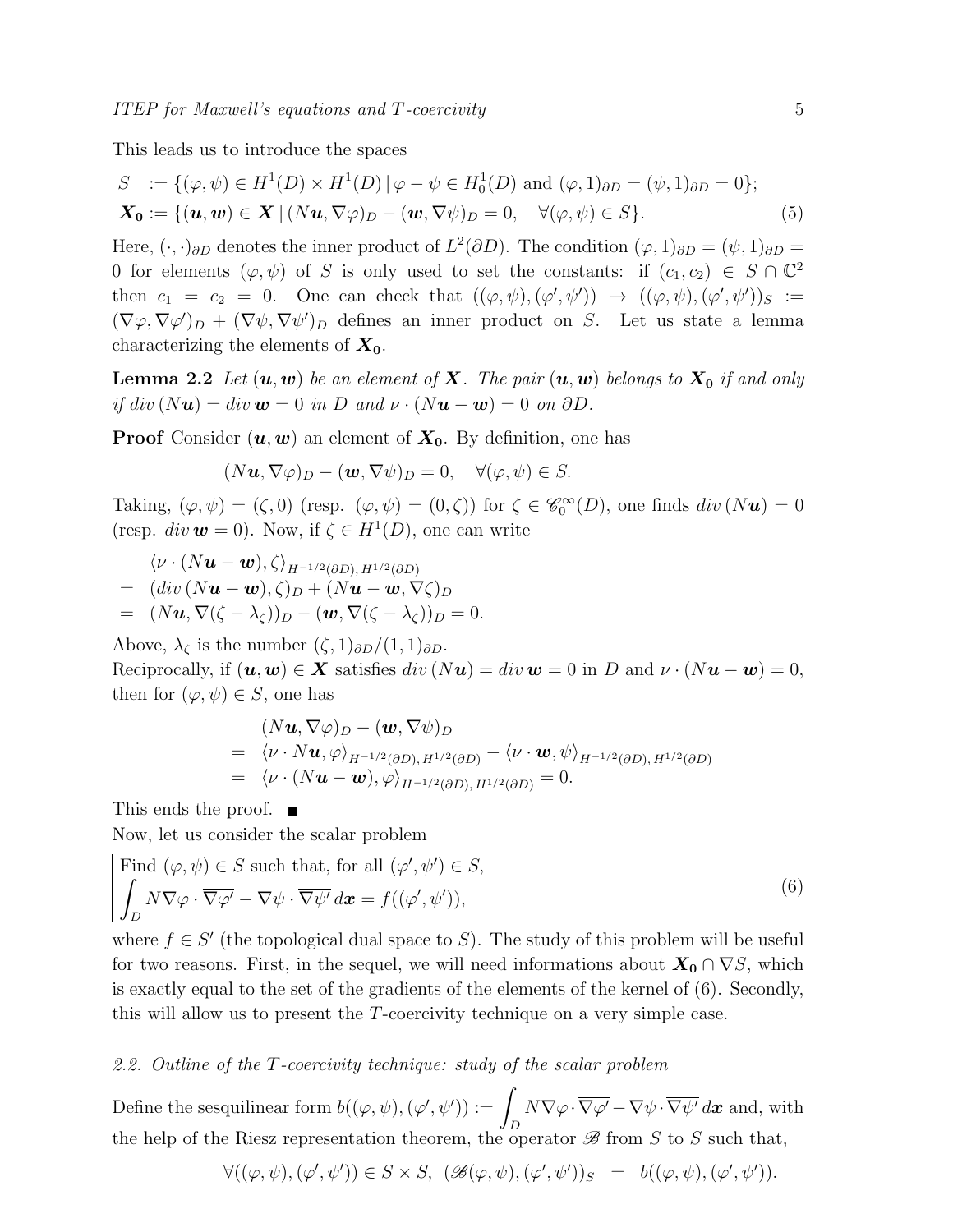Notice that b is not coercive on S (nor "coercive+compact"). The idea of the  $T$ coercivity (see  $[5, 2, 4]$ ) consists in considering an equivalent formulation to  $(6)$  replacing b by  $b^T$  defined by

$$
b^T((\varphi,\psi),(\varphi',\psi')):=b((\varphi,\psi),T(\varphi',\psi')), \quad \forall (\varphi',\psi')\in S,
$$

where T is an ad hoc isomorphism of S. Indeed,  $(\varphi, \psi)$  satisfies  $b((\varphi, \psi), (\varphi', \psi')) =$  $f((\varphi', \psi'))$  for all  $(\varphi', \psi') \in S$  if, and only if, it satisfies  $b^T((\varphi, \psi), (\varphi', \psi')) = f(T(\varphi', \psi'))$ for all  $(\varphi', \psi') \in S$ . Let us consider for example  $T(\varphi, \psi) = (\varphi - 2\psi, -\psi)$ . Notice that  $(\varphi - 2\psi) - (-\psi) = \varphi - \psi \in H_0^1(D)$  and  $(\varphi - 2\psi, 1)_{\partial D} = (-\psi, 1)_{\partial D} = 0$ , so  $T(\varphi, \psi) \in S$ . Moreover, since  $T^2 = Id$ , T is an isomorphism of S.

For all  $(\varphi, \psi) \in S$  and all  $\eta > 0$ , one has, using Young's inequality,

$$
|b^T((\varphi, \psi), (\varphi, \psi))| = |(N\nabla \varphi, \nabla \varphi)_D + (\nabla \psi, \nabla \psi)_D - 2(N\nabla \varphi, \nabla \psi)_D|
$$
  
\n
$$
\geq (N\nabla \varphi, \nabla \varphi)_D + (\nabla \psi, \nabla \psi)_D - 2|(N\nabla \varphi, \nabla \psi)_D|
$$
  
\n
$$
\geq (N\nabla \varphi, \nabla \varphi)_D + (\nabla \psi, \nabla \psi)_D - \eta(N\nabla \varphi, \nabla \varphi)_D - \eta^{-1}(N\nabla \psi, \nabla \psi)_D
$$
  
\n
$$
\geq (1 - \eta)(N\nabla \varphi, \nabla \varphi)_D + (1 - \eta^{-1}N_+)(\nabla \psi, \nabla \psi)_D.
$$

Suppose that  $N_+ < 1$ . Taking  $\eta$  such that  $N_+ < \eta < 1$ , one proves that  $b^T$  is coercive on  $S$ . Using Lax-Milgram theorem and since  $T$  is an isomorphism of  $S$ , one deduces that the operator  $\mathscr B$  is an isomorphism of S when  $N_+ < 1$ . Working in the same way with  $T(\varphi, \psi) = (\varphi, -\psi + 2\varphi)$  to deal with the case  $1 < N_-,$  one can state the following lemma.

**Lemma 2.3** Assume that  $N_+ < 1$  or  $1 < N_-$ . Then the operator  $\mathscr B$  associated with the scalar problem (6) is an isomorphism of S.

Now, we wish to weaken the assumption on N.

**Proposition 2.4** Assume there exists a neighbourhood  $\mathcal V$  of ∂D such that the function N satisfies  $N \leq N^*Id < Id$  or  $Id < N_*Id \leq N$  a.e. on  $D \cap \mathscr{V}$ . Then the operator  $\mathscr{B}$ associated with the scalar problem (6) satisfies the equality  $\mathscr{B} = \mathscr{I} + \mathscr{K}$  where  $\mathscr{I}$  is an isomorphism of S and  $\mathscr K$  a compact operator of S.

Remark 2.5 Under the assumptions of Proposition 2.4, one has classically (see  $[30, 25]$  the alternative:

- either  $\mathscr B$  is injective and then this operator is an isomorphism of S;
- or B has a non empty kernel of finite dimension ker  $\mathscr{B} = span((\varphi_1, \psi_1), \ldots, (\varphi_N, \psi_N))$ and then the problem (6) has a solution (defined up to a linear combination of the elements of ker  $\mathscr{B}$ ) if and only if the source term f satisfies the compatibility conditions  $f((\varphi_k, \psi_k)) = 0$  for  $k = 1 \dots N$ .

**Proof** Let  $\chi \in \mathscr{C}^{\infty}(\overline{D}, [0; 1])$  be a cut-off function with support in  $\mathscr{V} \cap \overline{D}$  equal to 1 in a neighbourhood of  $\partial D$ . Let us focus on the case  $N \leq N^*Id < Id$  a.e. on  $D \cap \mathscr{V}$ . Define  $T(\varphi, \psi) = (\varphi - 2\chi\psi, -\psi)$ . Given  $(\varphi, \psi) \in S$ , one checks that  $T(\varphi, \psi) \in S$ . Also, there holds  $T^2 = Id$  so T is an isomorphism of S. For all  $((\varphi, \psi), (\varphi', \psi')) \in S \times S$ , one has

$$
b^T((\varphi, \psi), (\varphi', \psi'))
$$
  
=  $(N\nabla \varphi, \nabla \varphi')_D + (\nabla \psi, \nabla \psi')_D - 2(N\nabla \varphi, \nabla (\chi \psi'))_D$   
=  $(N\nabla \varphi, \nabla \varphi')_D + (\nabla \psi, \nabla \psi')_D - 2(N\nabla \varphi, \nabla \psi')_D - 2(N\nabla \varphi, \psi' \nabla \chi)_D.$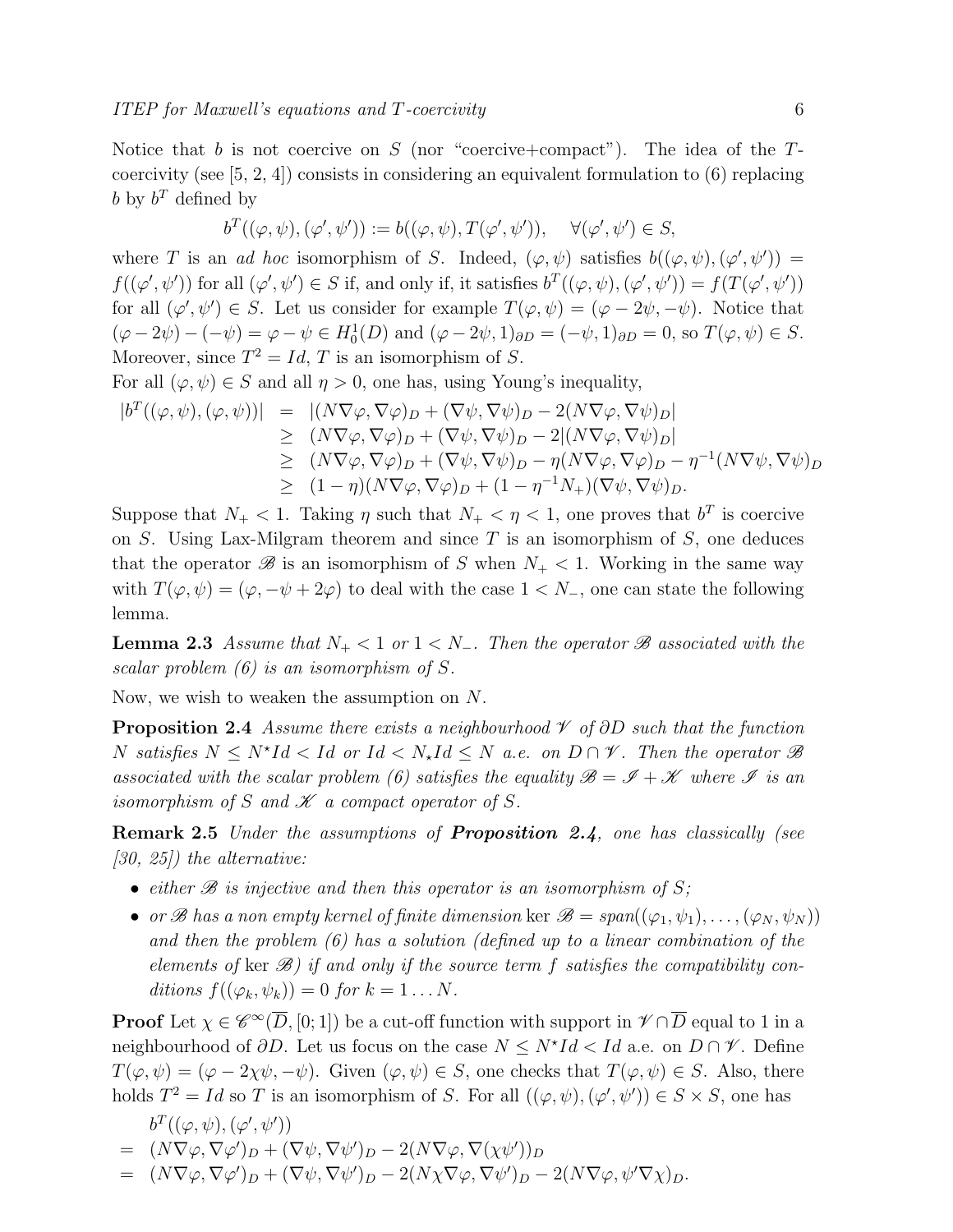Define the continuous operator  $\mathscr I$  from S to S such that for all  $((\varphi, \psi), (\varphi', \psi')) \in S \times S$ ,

$$
(\mathscr{I}(\varphi,\psi),T(\varphi',\psi'))_S \hspace{2mm} = \hspace{2mm} (N\nabla \varphi,\nabla \varphi')_D + (\nabla \psi,\nabla \psi')_D - 2(N\chi \nabla \varphi,\nabla \psi')_D.
$$

Let us prove that  $\mathscr I$  is an isomorphism. For all  $(\varphi, \psi) \in S$ , using Young's inequality, one can write for all  $\eta > 0$ 

$$
2|(N\chi\nabla\varphi,\nabla\psi)_D|=2|(N\chi\nabla\varphi,\nabla\psi)_\mathscr{V}|\leq \eta(N\nabla\varphi,\nabla\varphi)_\mathscr{V}+\eta^{-1}N^\star(\nabla\psi,\nabla\psi)_\mathscr{V}.
$$

#### We deduce

$$
\begin{array}{rcl} |(\mathscr{I}(\varphi,\psi),T(\varphi,\psi))_{S}| & \geq & (N\nabla\varphi,\nabla\varphi)_{D} + (\nabla\psi,\nabla\psi)_{D} - 2|(N\chi\nabla\varphi,\nabla\psi)_{D}| \\ & \geq & (N\nabla\varphi,\nabla\varphi)_{D\setminus\overline{\varphi}} + (\nabla\psi,\nabla\psi)_{D\setminus\overline{\varphi}} \\ & + (1-\eta)(N\nabla\varphi,\nabla\varphi)_{\mathscr{Y}} + (1-\eta^{-1}N^{\star})(\nabla\psi,\nabla\psi)_{\mathscr{Y}}. \end{array}
$$

Taking  $\eta$  such that  $N^* < \eta < 1$ , this proves that  $((\varphi, \psi), (\varphi', \psi')) \mapsto$  $(\mathscr{I}(\varphi,\psi),T(\varphi',\psi'))_S$  is coercive. Thus,  $\mathscr{I}$  is an isomorphism from S. Now, define  $\mathscr{K} := \mathscr{B} - \mathscr{I}$ . For all  $((\varphi, \psi), (\varphi', \psi')) \in S \times S$ , there holds

$$
(\mathscr{K}(\varphi,\psi),T(\varphi',\psi'))_{S} = -2(N\nabla\varphi,\psi'\nabla\chi)_{D}.
$$

Let us show that  $\mathscr K$  is a compact operator. Consider a bounded sequence  $(\varphi_m, \psi_m)$ of elements of S. Define  $(\varphi'_m, \psi'_m) := T^{-1} \mathscr{K}(\varphi_m, \psi_m)$ . The sequence  $(\varphi'_m, \psi'_m)$  is bounded in S because  $T^{-1}$  and  $\mathscr K$  are continuous operators. Since the imbedding of S in  $L^2(D) \times L^2(D)$  is compact, we can extract a subsequence from  $(\varphi_m, \psi_m)$  (still denoted  $(\varphi_m, \psi_m)$  such that  $(\varphi'_m, \psi'_m)$  converges in  $L^2(D) \times L^2(D)$ . Define  $\varphi_{lm} := \varphi_l - \varphi_m$ ,  $\psi_{lm} := \psi_l - \psi_m$  and  $\psi'_{lm} := \psi'_l - \psi'_m$ . One has

$$
(\mathscr{K}(\varphi_{lm}, \psi_{lm}), \mathscr{K}(\varphi_{lm}, \psi_{lm}))_S = -2(N\nabla \varphi_{lm}, \psi'_{lm}\nabla \chi)_D \le C ||\psi'_{lm}||_D.
$$

Thus, the sequence  $\mathscr{K}(\varphi_{lm}, \psi_{lm})$  is a Cauchy sequence of S, so it converges. This proves that  $K$  is a compact operator of S. One proceeds in the same way to deal with the case  $Id \le N_{\star}Id \le N$  a.e. on  $D \cap \mathscr{V}$  working this time with  $T(\varphi, \psi) = (\varphi, -\psi + 2\chi\varphi)$ . Г

#### 3. A sufficient condition for the discreteness of transmission eigenvalues

Let us go back to the study of problem (3). If T is an isomorphism of  $X$ , then  $(u, w)$ is a solution of (3) if and only if  $(u, w)$  satisfies

$$
a_k^{\text{T}}((\textbf{u},\textbf{w}),(\textbf{u}',\textbf{w}')) := a_k((\textbf{u},\textbf{w}),\textbf{T}(\textbf{u}',\textbf{w}')) = 0, \quad \forall (\textbf{u}',\textbf{w}') \in \textbf{X}.
$$
 (7)

Again, as for the scalar problem, the idea is to use an ad hoc isomorphism  $T$  of  $X$ to restore some property of positivity for the principal part of  $a_k^T$ . However, this is not enough to apply the analytic Fredholm theorem because the imbedding of  $X$  in  $\mathbf{L}^2(D) \times \mathbf{L}^2(D)$  is not compact. Classically for Maxwell's equations, the compactness will be obtained by taking into account the free divergence condition working in the space  $X_0$ . If k is a non-trivial transmission eigenvalue, we know, according to (4),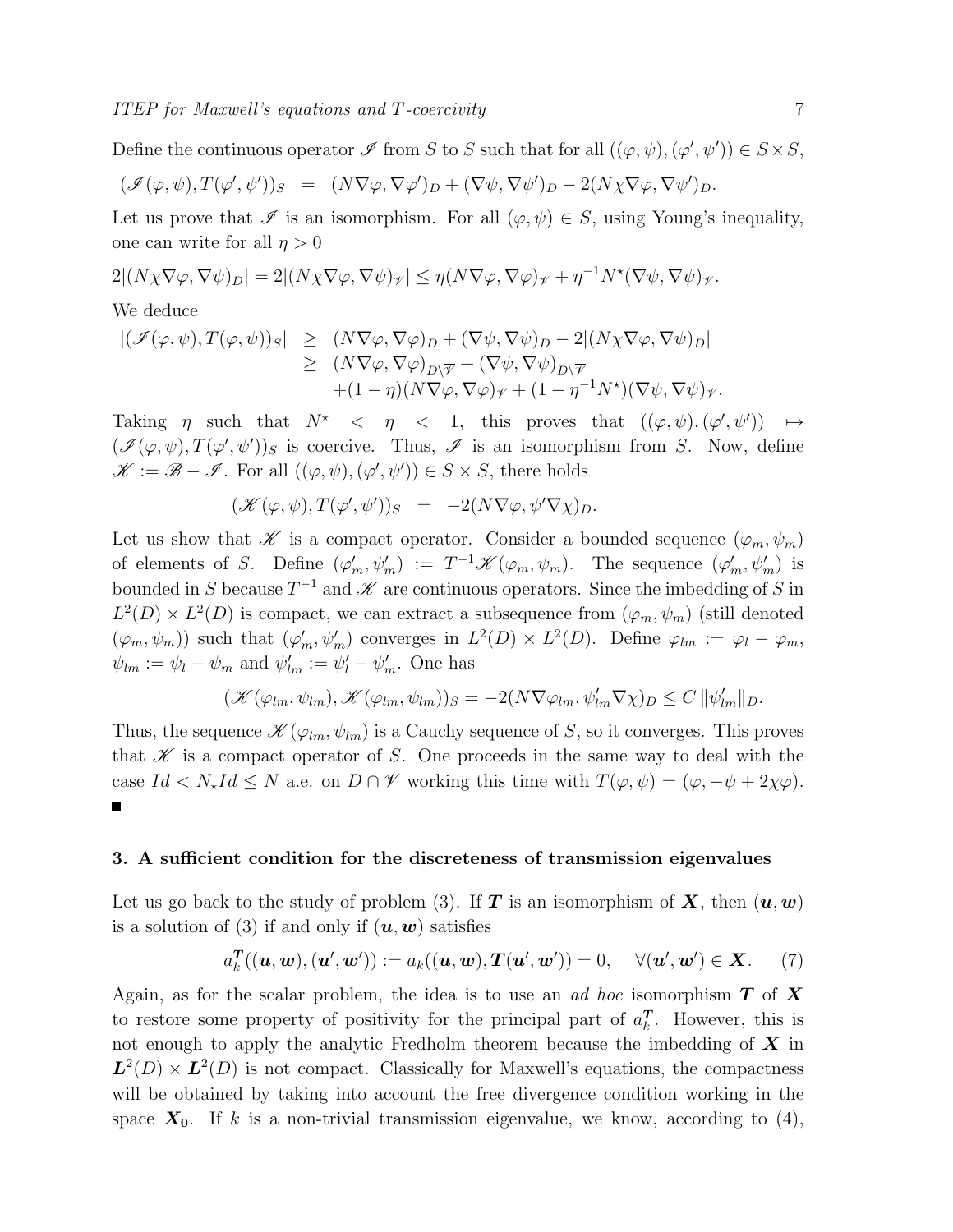Find 
$$
(\mathbf{u}, \mathbf{w}) \in \mathbf{X_0}
$$
 such that, for all  $(\mathbf{u}', \mathbf{w}') \in \mathbf{X_0}$ ,  
\n
$$
a_k^T((\mathbf{u}, \mathbf{w}), (\mathbf{u}', \mathbf{w}')) = l((\mathbf{u}', \mathbf{w}'))
$$
\n(8)

where  $l \in X_0'$  (the topological dual space to  $X_0$ ). Define the operator  $\mathscr{A}_k^T$  from  $X_0$  to  $\mathbf{X_0}$  such that, for all  $((\mathbf{u}, \mathbf{w}),(\mathbf{u}', \mathbf{w}')) \in \mathbf{X_0} \times \mathbf{X_0}$ ,

$$
(\mathscr{A}_k^{\mathbf{T}}(\boldsymbol{u},\boldsymbol{w}),(\boldsymbol{u}',\boldsymbol{w}'))_{\mathbf{H}(\boldsymbol{curl},D)^2} = a_k^{\mathbf{T}}((\boldsymbol{u},\boldsymbol{w}),(\boldsymbol{u}',\boldsymbol{w}')).
$$
 (9)

If  $(\boldsymbol{u}, \boldsymbol{w})$  is a pair of eigenvectors associated with the transmission eigenvalue  $k \neq 0$ , then we have  $\mathscr{A}_k^T(\boldsymbol{u},\boldsymbol{w}) = 0$ . Consequently, to show that the interior transmission eigenvalues form at most a discrete set, it is sufficient to prove that  $\mathscr{A}_{k}^{T}$  is injective for all  $k \in \mathbb{C} \setminus \mathscr{S}$  where  $\mathscr{S}$  is a discrete (or empty) set of the complex plane. In the next section, we prove a result of compact imbedding of  $X_0$  into  $L^2(D) \times L^2(D)$  so that, as previously announced, we can use the analytic Fredholm theorem.

**Remark 3.1** Assume that the scalar operator  $\mathscr B$  is an isomorphism of S (a sufficient condition for this assumption to be satisfied is  $N_{+}$  < 1 or 1 < N<sub>-</sub>). Then one can easily show that if  $\mathscr{A}_{k}^{T}$  is not injective, then k is a transmission eigenvalue. In this case,  $k \neq 0$ is a transmission eigenvalue if and only if  $\mathscr{A}_{k}^{T}$  is not injective.

## 4. Study of the space  $X_0$

#### 4.1. Compactness property of  $X_0$

**Theorem 4.1** Assume that there exists a neighbourhood  $\mathcal V$  of  $\partial D$  such that the function N satisfies  $N \leq N^{\star}Id < Id$  or  $Id < N_{\star}Id \leq N$  a.e. on  $D \cap \mathscr{V}$ . Then  $X_0$  is compactly imbedded in  $\mathbf{L}^2(D) \times \mathbf{L}^2(D)$ .

**Proof** Define the classical spaces, for  $\xi \in L^{\infty}(D, \mathbb{C}),$ 

 $\mathbf{V}_N(\xi; D) := \{ \mathbf{u} \in \mathbf{H}(\mathbf{curl}, D) \, | \, div(\xi \mathbf{u}) = 0 \text{ in } D, \, \mathbf{u} \times \mathbf{n} = 0 \text{ on } \partial D \},\$ 

$$
\mathbf{V}_T(\xi; D) \quad := \quad \{ \mathbf{u} \in \mathbf{H}(\mathbf{curl}\, ,\, D) \, | \, \mathrm{div}\,(\xi\mathbf{u}) = 0 \, \mathrm{in} \, \, D, \, \xi\mathbf{u} \cdot \mathbf{n} = 0 \, \mathrm{on} \, \partial D \} \, .
$$

Consider a bounded sequence  $(\boldsymbol{u}_m, \boldsymbol{w}_m)$  of elements of  $\boldsymbol{X_0}$ . According to **Lemma 2.2**, one has  $div(Nu_m + w_m) = 0$  in D which has a connected boundary. Hence, there exists (see theorem 3.12 in [1]) an element  $s_m \in V_T(1; D)$  such that  $Nu_m + w_m = \text{curl } s_m$ . On the other hand, since  $div (N\mathbf{u}_m - \mathbf{w}_m) = 0$  in the simply connected domain D and  $\nu \cdot (Nu_m - w_m) = 0$  on  $\partial D$  (again Lemma 2.2), there exists according to theorem 3.17 in [1] an element  $d_m \in V_N(1; D)$  such that  $Nu_m - w_m = \text{curl } d_m$ . Then define  $\varphi_m := (s_m + d_m)/2$  and  $\psi_m := (s_m - d_m)/2$ . One has  $u_m = N^{-1} \operatorname{curl} \varphi_m$  and  $w_m = \boldsymbol{curl}\,\boldsymbol{\psi}_m.$ 

Let us show that we can extract subsequences from  $(\operatorname{curl} \varphi_m)$  and  $(\operatorname{curl} \psi_m)$  which converge in  $\mathcal{L}^2(D)$ . Define the space

$$
\tilde{\boldsymbol{X}}_0 := \{ (\boldsymbol{\varphi}, \boldsymbol{\psi}) \in \boldsymbol{X} \mid \operatorname{div} \boldsymbol{\varphi} = \operatorname{div} \boldsymbol{\psi} = 0 \text{ in } D, \nu \cdot (\boldsymbol{\varphi} + \boldsymbol{\psi}) = 0 \text{ on } \partial D \}. \tag{10}
$$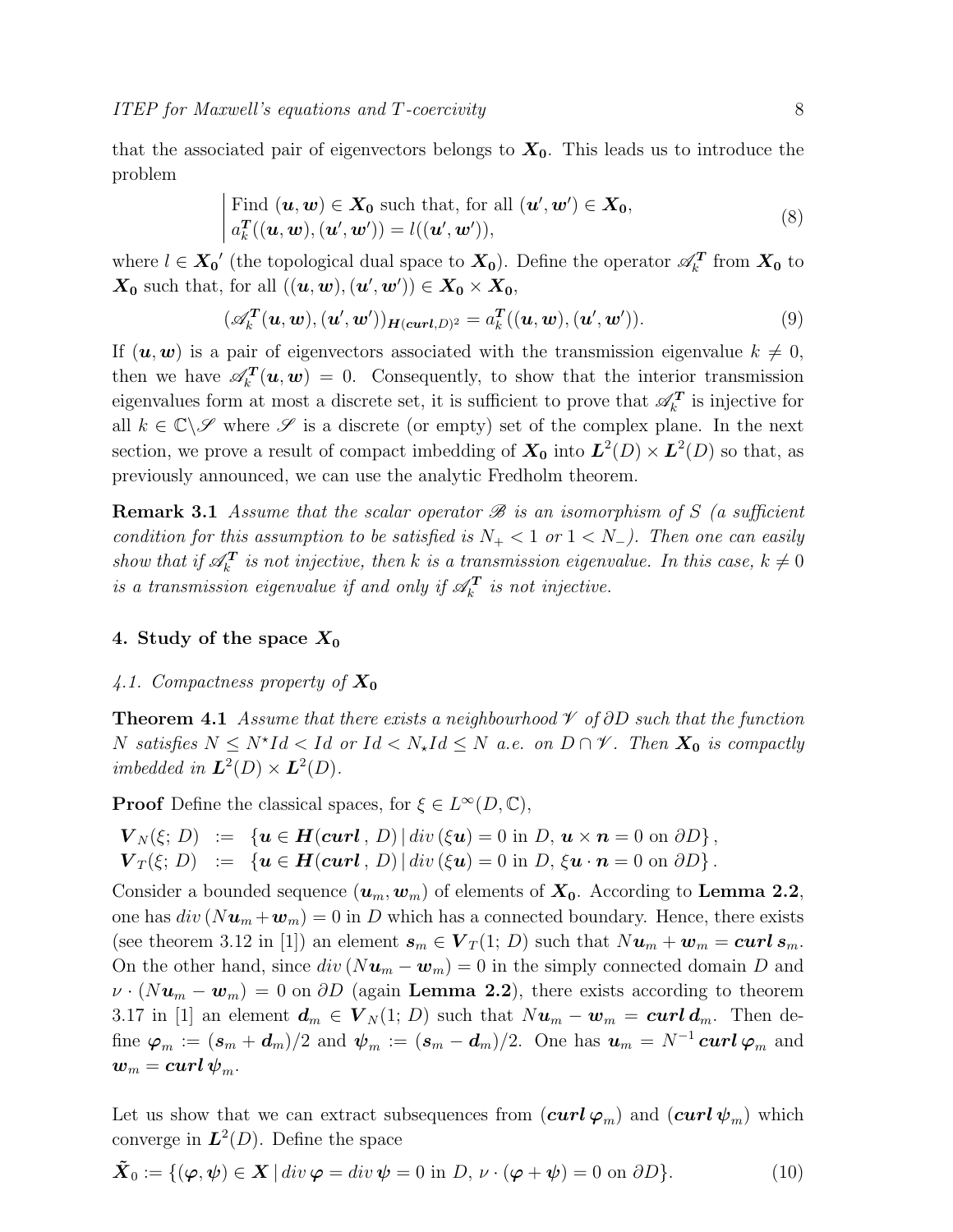In Lemma 4.2 below, we prove that  $\tilde{\mathbf{X}}_0$  is compactly imbedded in  $\mathbf{L}^2(D) \times \mathbf{L}^2(D)$ and that the map  $(\varphi, \psi) \mapsto (||curl \varphi||_D^2 + ||curl \psi||_D^2)^{1/2}$  defines on this space a norm equivalent to the canonical norm. Consequently, the sequence  $(\varphi_m, \psi_m)$  is bounded in  $\tilde{\mathbf{X}}_0$ , and there is a subsequence (still denoted  $(\varphi_m, \psi_m)$ ) which converges in  $\bm{L}^2(D)\times\bm{L}^2(D)$ . Define  $\bm{\varphi}_{lm}:=\bm{\varphi}_l-\bm{\varphi}_m, \ \bm{\psi}_{lm}:=\bm{\psi}_l-\bm{\psi}_m, \ \bm{u}_{lm}:=\bm{u}_l-\bm{u}_m$  and  $\mathbf{w}_{lm} := \mathbf{w}_l - \mathbf{w}_m$ . Then, we write

$$
\begin{array}{rcl}\n\boldsymbol{curl} \, \boldsymbol{N}^{-1} \boldsymbol{curl} \, \boldsymbol{\varphi}_{lm} & = & \boldsymbol{curl} \, \boldsymbol{u}_{lm} \\
\boldsymbol{curl} \, \boldsymbol{curl} \, \boldsymbol{\psi}_{lm} & = & \boldsymbol{curl} \, \boldsymbol{w}_{lm}.\n\end{array} \tag{11}
$$

Consider, as for the study of the scalar problem, a cut-off function  $\chi \in \mathscr{C}^{\infty}(\overline{D}, [0; 1])$ with support in  $\mathscr{V} \cap \overline{D}$  and equal to 1 in a neighbourhood of  $\partial D$ . Let us study the case  $Id \leq N_{\star}Id \leq N$  a.e. on  $D\cap V$ . Multiply the equations (11) respectively by  $\varphi_{lm}$  - 2χ $\psi_{lm}$ and  $\psi_{lm}$  (to deal with the case  $N \leq N^{\star}Id < Id$  a.e. on  $D \cap \mathscr{V}$ , just multiply by  $\varphi_{lm}$ and  $\psi_{lm} - 2\chi \psi_{lm}$ ). Integrating by parts, we find

$$
(N^{-1}\mathbf{curl}\,\boldsymbol{\varphi}_{lm},\mathbf{curl}\,(\boldsymbol{\varphi}_{lm}-2\chi\boldsymbol{\psi}_{lm}))_D
$$
  
+ $\langle \nu \times (N^{-1}\mathbf{curl}\,\boldsymbol{\varphi}_{lm}), (\nu \times (\boldsymbol{\varphi}_{lm}-2\chi\boldsymbol{\psi}_{lm})) \times \nu \rangle_{\partial D} = (\mathbf{curl}\,\boldsymbol{u}_{lm},\boldsymbol{\varphi}_{lm}-2\chi\boldsymbol{\psi}_{lm})_D$  (12)

and

$$
(\boldsymbol{curl}\,\boldsymbol{\psi}_{lm},\boldsymbol{curl}\,\boldsymbol{\psi}_{lm})_D + \langle \nu \times \boldsymbol{curl}\,\boldsymbol{\psi}_{lm},(\nu \times \boldsymbol{\psi}_{lm}) \times \nu \rangle_{\partial D} = (\boldsymbol{curl}\,\boldsymbol{w}_{lm},\boldsymbol{\psi}_{lm})_D.
$$
 (13)

Since  $N^{-1}$ curl  $\varphi_{lm}$  – curl  $\psi_{lm} = u_{lm} - w_{lm}$ , the function  $N^{-1}$ curl  $\varphi_{lm}$  – curl  $\psi_{lm}$ belongs to  $H_0(curl, D)$ . Remembering that  $\varphi_{lm} - \psi_{lm} \in H_0(curl, D)$ , we obtain

$$
\langle \nu \times (N^{-1} \mathbf{curl} \, \boldsymbol{\varphi}_{lm}), (\nu \times (\boldsymbol{\varphi}_{lm} - 2\chi \boldsymbol{\psi}_{lm})) \times \nu \rangle_{\partial D} + \langle \nu \times \mathbf{curl} \, \boldsymbol{\psi}_{lm}, (\nu \times \boldsymbol{\psi}_{lm}) \times \nu \rangle_{\partial D} = \langle \nu \times \mathbf{curl} \, \boldsymbol{\psi}_{lm}, (\nu \times (-\boldsymbol{\varphi}_{lm})) \times \nu \rangle_{\partial D} + \langle \nu \times \mathbf{curl} \, \boldsymbol{\psi}_{lm}, (\nu \times \boldsymbol{\varphi}_{lm}) \times \nu \rangle_{\partial D} = 0.
$$

Therefore, adding up (12) and (13) leads to

$$
(N^{-1}\mathbf{curl}\,\varphi_{lm},\mathbf{curl}\,\varphi_{lm})_D + (\mathbf{curl}\,\psi_{lm},\mathbf{curl}\,\psi_{lm})_D
$$
  
\n
$$
-2|(N^{-1}\mathbf{curl}\,\varphi_{lm},\mathbf{curl}\,(\chi\psi_{lm}))_D|
$$
\n(14)

$$
\leq \ \ C\left(\|{\bf curl} \,{\bf u}_{lm}\|_D\|\boldsymbol{\varphi}_{lm}\|_D+\|{\bf curl} \,{\bf u}_{lm}\|_D\|\boldsymbol{\psi}_{lm}\|_D+\|{\bf curl} \,{\bf w}_{lm}\|_D\|\boldsymbol{\psi}_{lm}\|_D\right).
$$

But, for all  $\alpha > 0$ ,  $\beta > 0$ , we have, according to Young's inequality,

$$
2\,|(N^{-1}\,\boldsymbol{curl}\,\boldsymbol{\varphi}_{lm},\boldsymbol{curl}\,(\chi\boldsymbol{\psi}_{lm}))_D|
$$

$$
\leq 2 |(\chi N^{-1} \operatorname{curl} \varphi_{lm}, \operatorname{curl} \psi_{lm})_D| + 2 |(N^{-1} \operatorname{curl} \varphi_{lm}, \nabla \chi \times \psi_{lm})_D|
$$
  
\n
$$
\leq \alpha (N^{-1} \operatorname{curl} \varphi_{lm}, \operatorname{curl} \varphi_{lm})_\mathscr{V} + \alpha^{-1} (N^{-1} \operatorname{curl} \psi_{lm}, \operatorname{curl} \psi_{lm})_\mathscr{V}
$$
  
\n
$$
+ \beta (N^{-1} \operatorname{curl} \varphi_{lm}, \operatorname{curl} \varphi_{lm})_\mathscr{V} + \beta^{-1} (N^{-1} (\nabla \chi \times \psi_{lm}), \nabla \chi \times \psi_{lm})_\mathscr{V}
$$
  
\n
$$
\leq \alpha (N^{-1} \operatorname{curl} \varphi_{lm}, \operatorname{curl} \varphi_{lm})_\mathscr{V} + \alpha^{-1} N_\star^{-1} (\operatorname{curl} \psi_{lm}, \operatorname{curl} \psi_{lm})_\mathscr{V}
$$
  
\n(15)

$$
+ \beta \, (N^{-1}\, \boldsymbol{curl}\, \boldsymbol{\varphi}_{lm},\boldsymbol{curl}\, \boldsymbol{\varphi}_{lm} )_{\mathscr{V}} + C\, \beta^{-1} \, (\boldsymbol{\psi}_{lm}, \boldsymbol{\psi}_{lm} )_{\mathscr{V}}
$$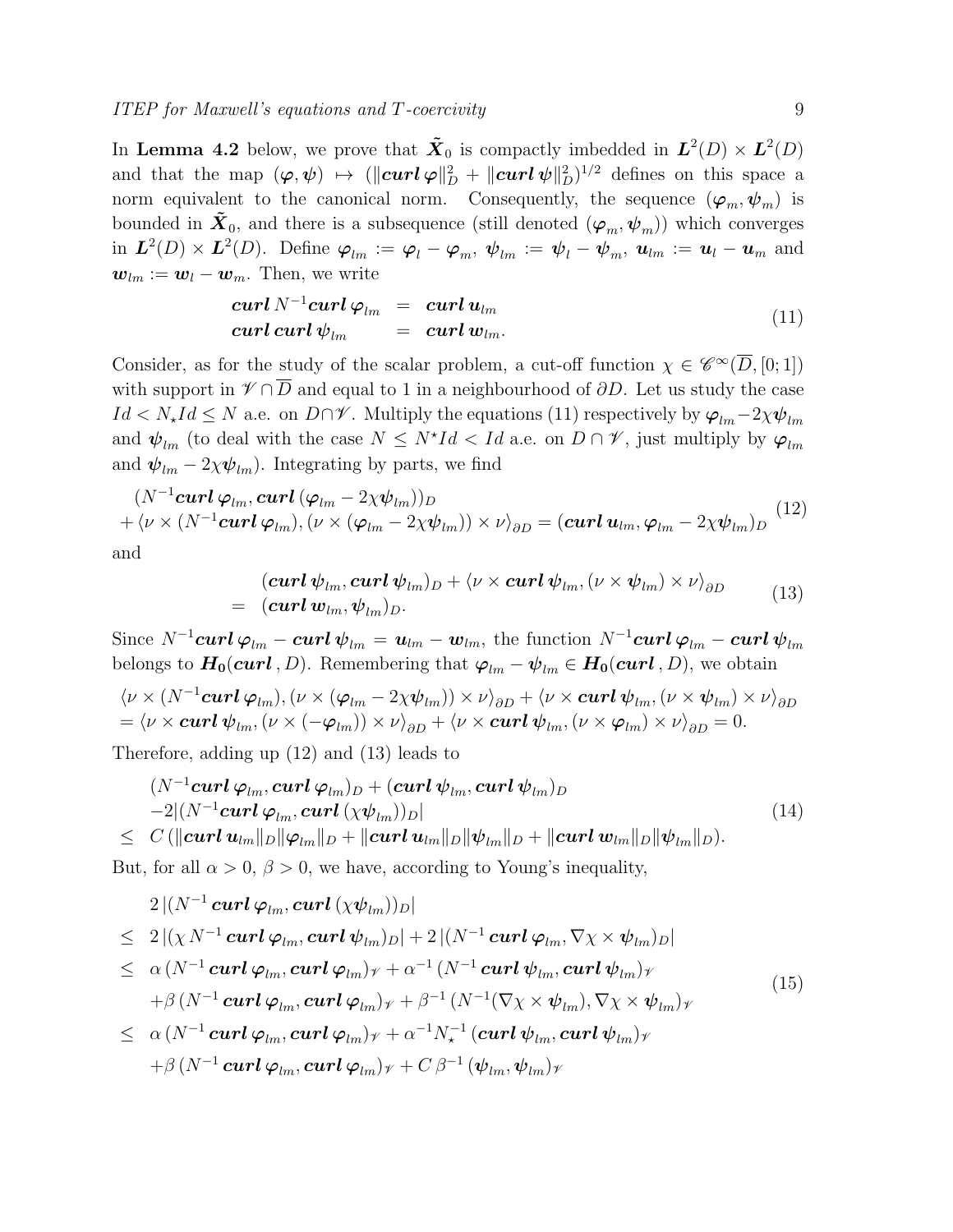with  $C > 0$  which only depends on  $\chi$  and N. Plugging (15) in (14), we obtain

$$
(N^{-1}\operatorname{curl} \varphi_{lm}, \operatorname{curl} \varphi_{lm})_{D\setminus \overline{\mathscr{V}}} + (\operatorname{curl} \psi_{lm}, \operatorname{curl} \psi_{lm})_{D\setminus \overline{\mathscr{V}}}
$$
  
+  $(1 - \alpha - \beta)(N^{-1}\operatorname{curl} \varphi_{lm}, \operatorname{curl} \varphi_{lm})_{\mathscr{V}}$   
+  $(1 - \alpha^{-1}N_{\star}^{-1})(\operatorname{curl} \psi_{lm}, \operatorname{curl} \psi_{lm})_{\mathscr{V}}$   
 $\leq C (\|\operatorname{curl} u_{lm}\|_{D} \|\varphi_{lm}\|_{D} + \|\operatorname{curl} w_{lm}\|_{D} \|\psi_{lm}\|_{D} + \|\operatorname{curl} u_{lm}\|_{D} \|\psi_{lm}\|_{D}$   
+  $\beta^{-1} \|\psi_{lm}\|_{D}^{2}).$  (16)

Since  $1 < N_{\star}$ , we can choose  $\alpha < 1$  such that  $(1 - \alpha^{-1} N_{\star}^{-1}) > 0$ . Taking  $0 < \beta < 1 - \alpha$ , we obtain the estimate

 $\|curl\,\varphi_{lm}\|_D^2+\|curl\,\psi_{lm}\|_D^2 \ \ \le \ \ C\left(\|curl\, \pmb{u}_{lm}\|_D\|\varphi_{lm}\|_D+\|curl\,\pmb{u}_{lm}\|_D\|\psi_{lm}\|_D^2 \right)$  $+ \left\| {\boldsymbol{curl}}\, {\boldsymbol{w}}_{lm} \right\|_{D} \! \left\| \boldsymbol{\psi}_{lm} \right\|_{D} + \left\| \boldsymbol{\psi}_{lm} \right\|_{D}^{2} ).$ 

Thus, the sequences  $(\boldsymbol{curl} \boldsymbol{\varphi}_m)$  and  $(\boldsymbol{curl} \boldsymbol{\psi}_m)$  are Cauchy sequences for the  $\boldsymbol{L}^2(D)$ norm. This proves that  $(\bm{u}_m, \bm{w}_m) = (N^{-1}\bm{curl} \, \bm{\varphi}_m, \bm{curl} \, \bm{\psi}_m)$  converges in  $\bm{L}^2(D) \times$  $L^2(D)$ .

**Lemma 4.2** The space  $\tilde{\boldsymbol{X}}_0$  defined in (10) is compactly imbedded in  $\boldsymbol{L}^2(D) \times \boldsymbol{L}^2(D)$ . Moreover, the map  $(\varphi, \psi) \mapsto (||curl \varphi||_D^2 + ||curl \psi||_D^2)^{1/2}$  defines on  $\tilde{X}_0$  a norm equivalent to the canonical norm.

**Proof** Let  $(\varphi_m, \psi_m)$  be a bounded sequence of elements of  $\tilde{\mathbf{X}}_0$ . The sequences  $(\varphi_m - \psi_m)$  and  $(\varphi_m + \psi_m)$  are respectively bounded in  $V_N(1; D)$  and  $V_T(1; D)$ . According to the Weber theorem [29], we can extract from  $(\varphi_m - \psi_m)$  and  $(\varphi_m + \psi_m)$ subsequences which converge in  $L^2(D)$ . Writing,  $\boldsymbol{\varphi}_m = (\boldsymbol{\varphi}_m + \boldsymbol{\psi}_m)/2 + (\boldsymbol{\varphi}_m - \boldsymbol{\psi}_m)/2$  and  $\psi_m = (\varphi_m + \psi_m)/2 - (\varphi_m - \psi_m)/2$ , this proves that we can extract a subsequence from  $(\varphi_m, \psi_m)$  which converges in  $L^2(D) \times L^2(D)$ . Moreover, since the map  $v \mapsto ||curl v||_D$ defines a norm on  $V_N(1; D)$  and  $V_T(1; D)$ , we obtain the second part of the lemma.

#### 4.2. Equivalent norms on  $X_0$

In this paragraph, we want to determine under which criterion the map  $(\boldsymbol{u}, \boldsymbol{w}) \mapsto$  $(\|\bm{curl}\,\bm{u}\|_D^2 + \|\bm{curl}\,\bm{w}\|_D^2)^{1/2}$  defines on  $\bm{X_0}$  a norm which is equivalent to the canonical norm.

**Proposition 4.3** Suppose there exists a neighbourhood  $\mathcal V$  of ∂D such that the function N satisfies  $N \leq N^{\star}Id < Id$  or  $Id < N_{\star}Id \leq N$  a.e. on  $D \cap \mathscr{V}$ . Suppose also that the operator B associated with the scalar problem (6) is injective  $(\nabla \text{ ker } B = X_0 \cap \nabla S =$  ${0}$ ). Then the map  $(u, w) \mapsto (||curl u||_D^2 + ||curl w||_D^2)^{1/2}$  defines on  $X_0$  a norm equivalent to the canonical norm.

**Definition 4.4** Under the assumptions of **Proposition 4.3**, we will denote  $C_P > 0$ the smallest constant such that

$$
\|\boldsymbol{u}\|_{D}^{2}+\|\boldsymbol{w}\|_{D}^{2}\leq C_{P}(\|\boldsymbol{curl}\,\boldsymbol{u}\|_{D}^{2}+\|\boldsymbol{curl}\,\boldsymbol{w}\|_{D}^{2}),\quad\forall(\boldsymbol{u},\boldsymbol{w})\in\boldsymbol{X_{0}}.\qquad(17)
$$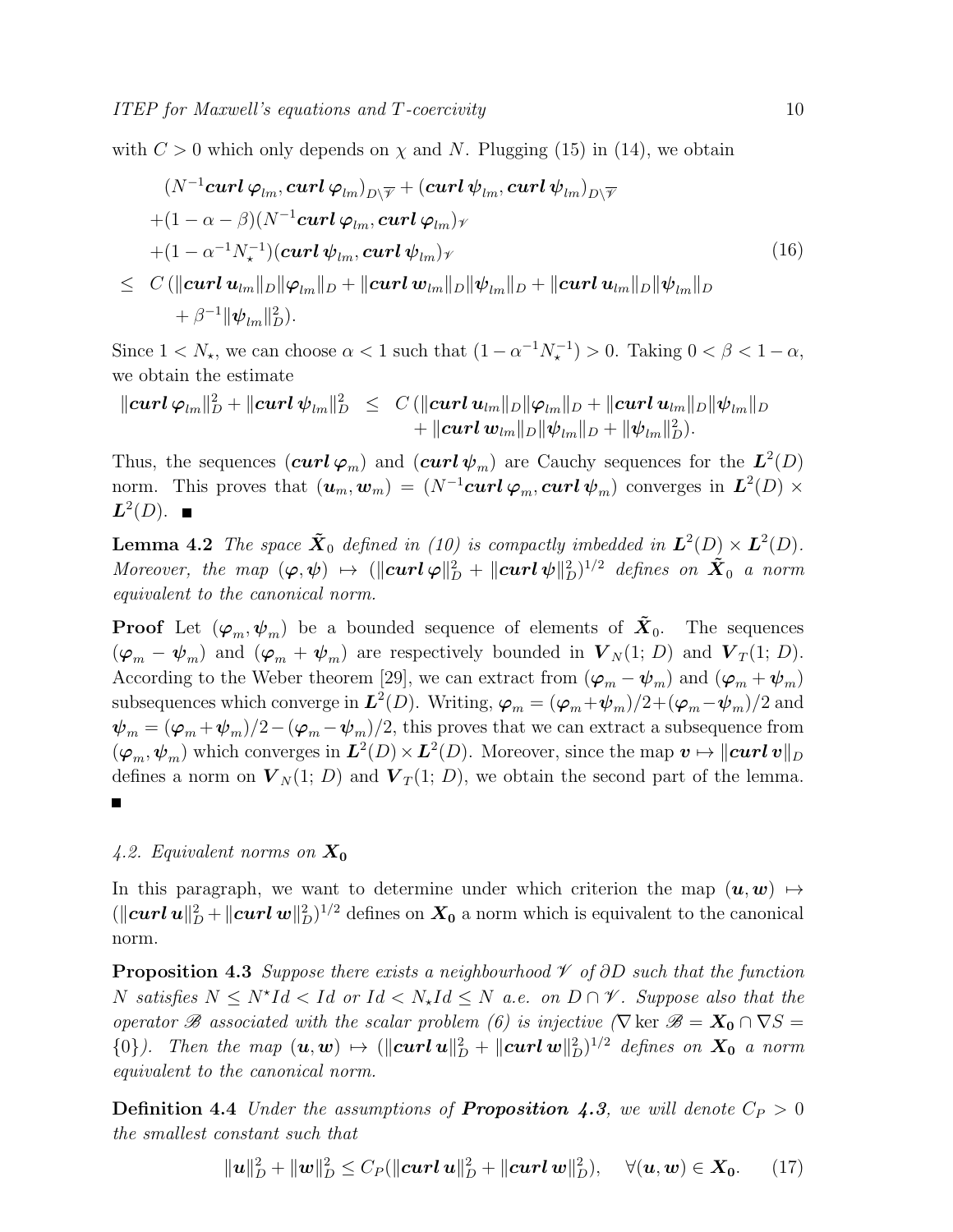**Proof of Proposition 4.3** It is sufficient to prove that (17) holds for some  $C_P > 0$ . Suppose there exists a sequence  $(\boldsymbol{u}_m, \boldsymbol{w}_m)$  of elements of  $\boldsymbol{X_0}$  such that

$$
\forall m \in \mathbb{N}, \, \| \boldsymbol{u}_m \|_{D}^2 + \| \boldsymbol{w}_m \|_{D}^2 = 1 \text{ and } \lim_{m \to \infty} \| \boldsymbol{curl} \, \boldsymbol{u}_m \|_{D}^2 + \| \boldsymbol{curl} \, \boldsymbol{w}_m \|_{D}^2 = 0.
$$

By **Theorem 4.1**, we can extract from  $(\mathbf{u}_m, \mathbf{w}_m)$  a sequence (still denoted  $(\mathbf{u}_m, \mathbf{w}_m)$ ) which converges to some  $(u, w) \in X_0$  in  $L^2(D) \times L^2(D)$ . By construction, one has  $\|\boldsymbol{u}\|_{D}^{2} + \|\boldsymbol{w}\|_{D}^{2} = 1$  and  $\boldsymbol{curl}\,\boldsymbol{u} = \boldsymbol{curl}\,\boldsymbol{w} = 0$ . Since  $\partial D$  is simply connected, one deduces (see [14], theorem 8) that there exists  $(\varphi, \psi) \in S$  such that  $(\mathbf{u}, \mathbf{w}) = (\nabla \varphi, \nabla \psi)$ . We then notice that  $\mathscr{B}(\nabla\varphi,\nabla\psi)=(0,0)$ . Since we have supposed that  $\mathscr{B}$  was injective, one deduces  $(u, w) = (0, 0)$ . This leads to a contradiction because we must have  $\|\boldsymbol{u}\|_{D}^2 + \|\boldsymbol{w}\|_{D}^2 = 1.$ 

# 5. Case  $A \leq A^{\star}Id$ , with  $A^{\star} < 1$ , in a neighbourhood of the boundary

Let us go back to the study of the operator  $\mathscr{A}_{k}^{T}$  defined in (9), where, for the moment,  $T$  is an abstract isomorphism of  $X$ . In this paragraph, we suppose there exists a neighbourhood  $\mathscr V$  of  $\partial D$  such that  $A \leq A^{\star}Id$  a.e. in  $\mathscr V$ , with  $A^{\star} < 1$ . Again,  $\chi \in \mathscr{C}^{\infty}(\overline{D}, [0, 1])$  designates a cut-off function with support in  $\mathscr{V} \cap \overline{D}$  and equal to 1 in a neighbourhood  $\partial D$ . Define the operator  $\mathbf{T} : \mathbf{X} \to \mathbf{X}$  such that

$$
T(u, w) = (u - 2\chi w, -w). \tag{18}
$$

It is an isomorphism because  $T^2 = Id$ .

# 5.1. Fredholm property for the operator  $\mathscr{A}_k^T$

**Lemma 5.1** Assume that  $A \leq A^*Id < Id$  and  $N \leq N^*Id < Id$  a.e. on  $D \cap \mathcal{V}$ . Then there exists  $k = i\kappa$ , with  $\kappa \in \mathbb{R}$ , such that the operator  $\mathscr{A}_{k}^{T}$  is an isomorphism of  $\mathbf{X}_{0}$ .

**Proof** Let us show that the sesquilinear form  $a_{ik}^T$  is coercive for some  $\kappa \in \mathbb{R}$ . For all  $(\boldsymbol{u}, \boldsymbol{w}) \in \boldsymbol{X_0}$ , one can write

$$
\left|a_{i\kappa}^T((\boldsymbol{u},\boldsymbol{w}),(\boldsymbol{u},\boldsymbol{w}))\right|
$$

$$
= |(A\boldsymbol{curl}\,\boldsymbol{u},\boldsymbol{curl}\,\boldsymbol{u})_D + (\boldsymbol{curl}\,\boldsymbol{w},\boldsymbol{curl}\,\boldsymbol{w})_D - 2(A\boldsymbol{curl}\,\boldsymbol{u},\boldsymbol{curl}\,(\chi\boldsymbol{w}))_D + \kappa^2 ((Nu,\boldsymbol{u})_D + (\boldsymbol{w},\boldsymbol{w})_D - 2(N\boldsymbol{u},\chi\boldsymbol{w})_D)|
$$
(19)

 $\begin{array}{lll} \geq & (A {\boldsymbol{curl}}\, \boldsymbol{u}, {\boldsymbol{curl}}\, \boldsymbol{u})_D + ({\boldsymbol{curl}}\, \boldsymbol{w}, {\boldsymbol{curl}}\, \boldsymbol{w})_D + \kappa^2 \left( (N\boldsymbol{u}, \boldsymbol{u})_D + (\boldsymbol{w}, \boldsymbol{w})_D \right) \end{array}$  $-2 \left| (A \boldsymbol{curl} \, \boldsymbol{u}, \boldsymbol{curl} \, (\chi \boldsymbol{w}))_D \right| - 2 \kappa^2 \left| (N \boldsymbol{u}, \chi \boldsymbol{w})_D \right|.$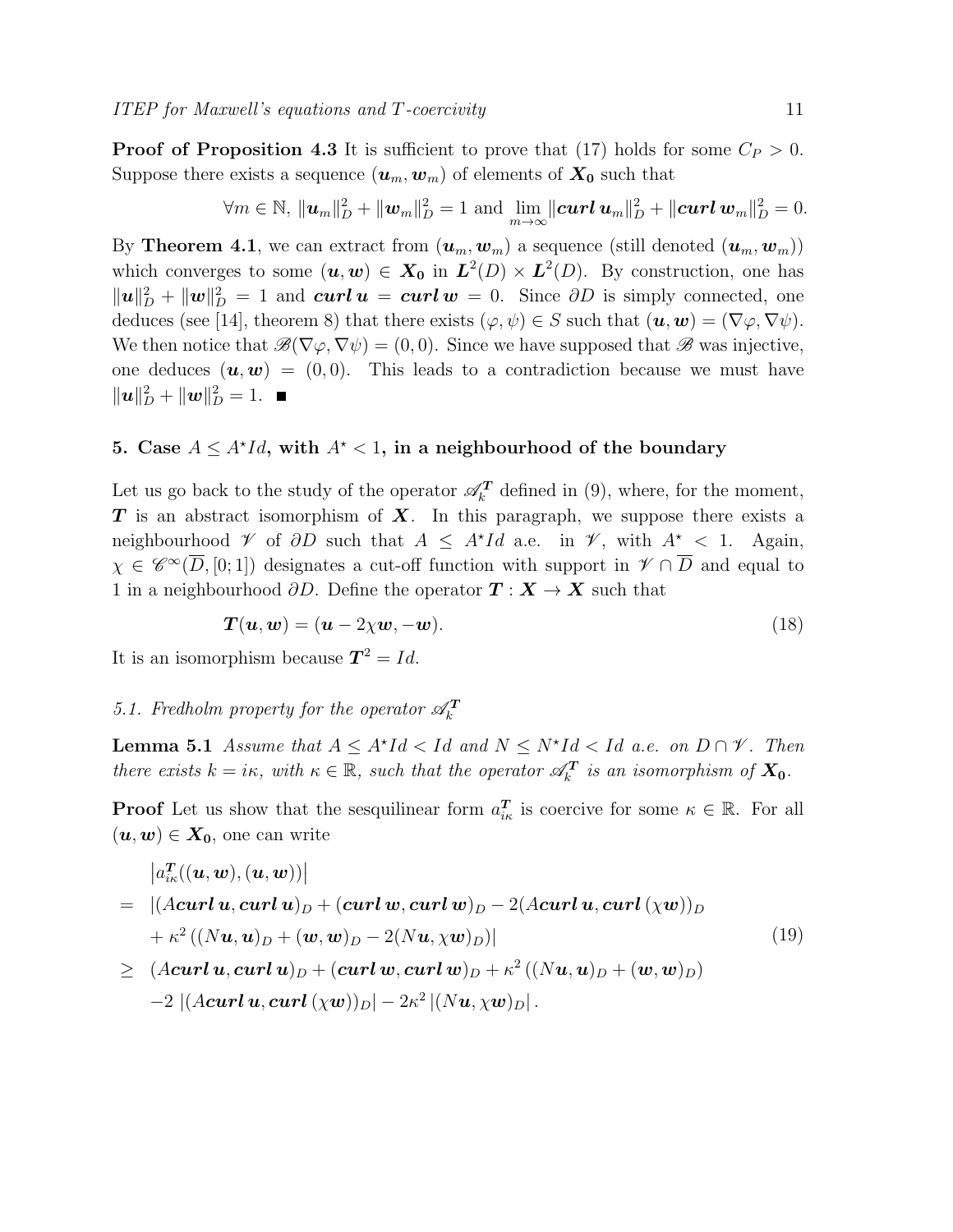But, for all  $\eta > 0$ ,  $\alpha > 0$ , one has, according to Young's inequality,

$$
2 |(A \mathbf{curl} \, \mathbf{u}, \mathbf{curl} \, (\chi \mathbf{w}))_D|
$$
  
\n
$$
\leq 2 |(\chi A \mathbf{curl} \, \mathbf{u}, \mathbf{curl} \, \mathbf{w})_D| + 2 |(A \mathbf{curl} \, \mathbf{u}, \nabla \chi \times \mathbf{w})_D|
$$
  
\n
$$
\leq \eta (A \mathbf{curl} \, \mathbf{u}, \mathbf{curl} \, \mathbf{u})_\mathcal{V} + \eta^{-1} (A \mathbf{curl} \, \mathbf{w}, \mathbf{curl} \, \mathbf{w})_\mathcal{V}
$$
  
\n
$$
+ \alpha (A \mathbf{curl} \, \mathbf{u}, \mathbf{curl} \, \mathbf{u})_\mathcal{V} + \alpha^{-1} (A (\nabla \chi \times \mathbf{w}), \nabla \chi \times \mathbf{w})_\mathcal{V}
$$
  
\n
$$
\leq \eta (A \mathbf{curl} \, \mathbf{u}, \mathbf{curl} \, \mathbf{u})_\mathcal{V} + \eta^{-1} A^* (\mathbf{curl} \, \mathbf{w}, \mathbf{curl} \, \mathbf{w})_\mathcal{V}
$$
  
\n
$$
+ \alpha (A \mathbf{curl} \, \mathbf{u}, \mathbf{curl} \, \mathbf{u})_\mathcal{V} + C \, \alpha^{-1} (\mathbf{w}, \mathbf{w})_\mathcal{V}
$$
\n(20)

with  $C > 0$  which only depends on  $\chi$  and on A. On the other hand, for all  $\beta > 0$ ,

$$
2 |(N\boldsymbol{u}, \chi \boldsymbol{w})_D| \leq \beta (N\boldsymbol{u}, \boldsymbol{u})_{\gamma} + \beta^{-1} (N\boldsymbol{w}, \boldsymbol{w})_{\gamma} \leq \beta (N\boldsymbol{u}, \boldsymbol{u})_{\gamma} + \beta^{-1} N^*(\boldsymbol{w}, \boldsymbol{w})_{\gamma}.
$$
\n(21)

Thus, plugging (20) and (21) in (19), one obtains, for all  $\eta > 0$ ,  $\alpha > 0$ ,  $\beta > 0$ ,

$$
\begin{aligned}\n&\left| a_{ik}^T((\boldsymbol{u},\boldsymbol{w}),(\boldsymbol{u},\boldsymbol{w})) \right| \\
&\geq (A\boldsymbol{curl}\,\boldsymbol{u},\boldsymbol{curl}\,\boldsymbol{u})_{D\setminus\overline{\mathscr{V}}} + (\boldsymbol{curl}\,\boldsymbol{w},\boldsymbol{curl}\,\boldsymbol{w})_{D\setminus\overline{\mathscr{V}}} \\
&\quad + \kappa^2 \left( (N\boldsymbol{u},\boldsymbol{u})_{D\setminus\overline{\mathscr{V}}} + (\boldsymbol{w},\boldsymbol{w})_{D\setminus\overline{\mathscr{V}}} \right) \\
&\quad + (1-\eta-\alpha)(A\boldsymbol{curl}\,\boldsymbol{u},\boldsymbol{curl}\,\boldsymbol{u})_{\mathscr{V}} + (1-\eta^{-1}A^*)(\boldsymbol{curl}\,\boldsymbol{w},\boldsymbol{curl}\,\boldsymbol{w})_{\mathscr{V}} \\
&\quad + \kappa^2 (1-\beta)(N\boldsymbol{u},\boldsymbol{u})_{\mathscr{V}} + (\kappa^2(1-\beta^{-1}N^*) - C\,\alpha^{-1})(\boldsymbol{w},\boldsymbol{w})_{\mathscr{V}}.\n\end{aligned} \tag{22}
$$

Let us choose first  $\eta > 0$  to have both  $(1 - \eta) > 0$  and  $(1 - \eta^{-1} A^*) > 0$  (recall that  $A^*$  < 1). Then, let us take  $\alpha > 0$  such that  $(1 - \eta - \alpha) > 0$ . Finally, let us choose  $\beta > 0$ so that  $(1 - \beta) > 0$  and  $(1 - \beta^{-1} N^*) > 0$  (recall that  $N^* < 1$ ). It just remains to take a value of  $\kappa$  sufficiently large (in absolute value) to obtain

$$
\left|a_{ik}^T((\boldsymbol{u},\boldsymbol{w}),(\boldsymbol{u},\boldsymbol{w}))\right| \geq c \left(\|\boldsymbol{u}\|^2_{\boldsymbol{H}(\boldsymbol{curl},D)} + \|\boldsymbol{w}\|^2_{\boldsymbol{H}(\boldsymbol{curl},D)}\right)
$$

where c is a constant independent of  $(\boldsymbol{u}, \boldsymbol{w}) \in \boldsymbol{X_0}$ . Thus, for a value of  $\kappa$  large enough,  $a_{ik}^T$  is coercive. With the Lax-Milgram theorem, one can then conclude that  $\mathscr{A}_{ik}^T$  is an isomorphism of  $X_0$  for such a  $\kappa$ .

We deduce the

**Theorem 5.2** Assume that  $A \leq A^*Id \leq Id$  a.e. on  $D \cap \mathcal{V}$ . Assume also that  $N \leq N^*Id \leq Id$  or  $Id \leq N_*Id \leq N$  a.e. on  $D \cap \mathscr{V}$ . Then for all  $k \in \mathbb{C}$ , then operator  $\mathscr{A}_{k}^{T}$  satisfies the equality  $\mathscr{A}_{k}^{T} = \mathscr{I} + \mathscr{K}_{k}$  where  $\mathscr{I}$  is an isomorphism of  $X_{0}$ that is independent of k, and  $\mathcal{K}_k$  is a compact operator of  $X_0$ .

**Proof** Introduce  $\mathscr{I}$  the operator such that, for all  $((u, w), (u', w')) \in X_0 \times X_0$ ,

$$
(\mathscr{I}(\boldsymbol{u},\boldsymbol{w}),(\boldsymbol{u}',\boldsymbol{w}'))_{\boldsymbol{H}(\boldsymbol{curl},D)^2}=a_{i\kappa,1/2}((\boldsymbol{u},\boldsymbol{w}),\boldsymbol{T}(\boldsymbol{u}',\boldsymbol{w}')), \qquad (23)
$$

with  $T$  defined in (18) and

$$
\begin{array}{lll} a_{i\kappa,1/2}((\bm{u},\bm{w}),(\bm{u}',\bm{w}'))&=&(A\bm{curl}\,\bm{u},\bm{curl}\,\bm{u}')_D-(\bm{curl}\,\bm{w},\bm{curl}\,\bm{w}')_D \\& &+\kappa^2\left((2^{-1}\bm{u},\bm{u}')_D-(\bm{w},\bm{w}')_D\right).\end{array}
$$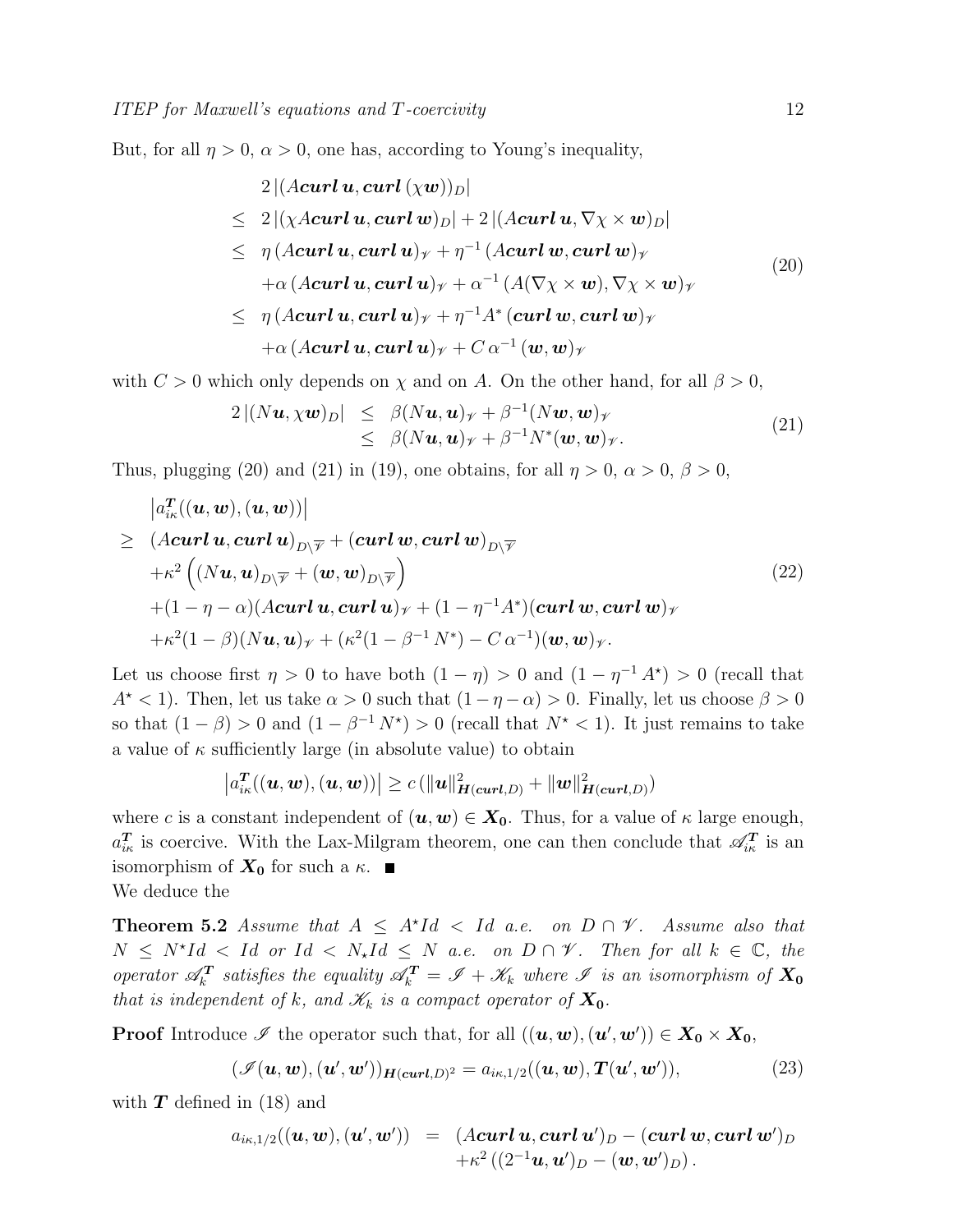According to Lemma 5.1 (notice that  $2^{-1}Id < Id$ ), we can choose  $\kappa \in \mathbb{R}$  such that  $\mathscr{I}$ is an isomorphism of  $X_0$ . Since, by assumption,  $N \leq N^{\star}Id < Id$  or  $Id < N_{\star}Id \leq N$ a.e. on  $D \cap \mathscr{V}$ , Theorem 4.1 indicates that the imbedding of  $\mathbf{X_0}$  in  $\mathbf{L}^2(D) \times \mathbf{L}^2(D)$  is compact. This proves that  $\mathscr{A}_{k}^{T} - \mathscr{I}$  is a compact operator of  $X_0$ .

#### 5.2. Discreteness of the transmission eigenvalues

Suppose the assumptions of **Theorem 5.2** to be true. Reintroduce  $\mathscr{I}: X_0 \to X_0$  the isomorphism defined in (23). For all  $((u, w), (u', w')) \in X_0 \times X_0$ , one has

$$
((\mathscr{A}_{k}^{T} - \mathscr{I})(\boldsymbol{u}, \boldsymbol{w}), (\boldsymbol{u}', \boldsymbol{w}'))_{H(\boldsymbol{curl}, D)^{2}} = -k^{2} ((N\boldsymbol{u}, \boldsymbol{u}')_{D} + (\boldsymbol{w}, \boldsymbol{w}')_{D} - 2(N\boldsymbol{u}, \chi \boldsymbol{w}')_{D}) -k^{2} ((2^{-1}\boldsymbol{u}, \boldsymbol{u}')_{D} + (\boldsymbol{w}, \boldsymbol{w}')_{D} - 2(2^{-1}\boldsymbol{u}, \chi \boldsymbol{w}')_{D}).
$$

This leads us to define the operators  $\mathscr F$  and  $\mathscr G$  from  $X_0$  to  $X_0$  such that, for all  $((\boldsymbol{u},\boldsymbol{w}),(\boldsymbol{u}',\boldsymbol{w}'))\in \boldsymbol{X_0}\times \boldsymbol{X_0},$ 

$$
\begin{aligned} (\mathscr{F}(\boldsymbol{u},\boldsymbol{w}),(\boldsymbol{u}',\boldsymbol{w}'))_{\boldsymbol{H}(\boldsymbol{curl},D)^2} &= -((N\boldsymbol{u},\boldsymbol{u}')_D + (\boldsymbol{w},\boldsymbol{w}')_D - 2(N\boldsymbol{u},\chi\boldsymbol{w}')_D) \, ; \\ (\mathscr{G}(\boldsymbol{u},\boldsymbol{w}),(\boldsymbol{u}',\boldsymbol{w}'))_{\boldsymbol{H}(\boldsymbol{curl},D)^2} &= -\kappa^2 \left( (2^{-1}\boldsymbol{u},\boldsymbol{u}')_D + (\boldsymbol{w},\boldsymbol{w}')_D - 2(2^{-1}\boldsymbol{u},\chi\boldsymbol{w}')_D \right). \end{aligned}
$$

One has  $\mathscr{A}_{k}^{T} = \mathscr{I} + k^2 \mathscr{F} + \mathscr{G} \Leftrightarrow \mathscr{A}_{k}^{T} \mathscr{I}^{-1} = Id + k^2 \mathscr{F} \mathscr{I}^{-1} + \mathscr{G} \mathscr{I}^{-1}$ . Here, Id denotes the identity operator of  $X_0$ . According to **Theorem 4.1**, under the assumptions of **Theorem 5.2**, the imbedding of  $X_0$  in  $L^2(D) \times L^2(D)$  is compact. Consequently  $\mathscr{F}$ ,  $\mathscr{G}$ , and thus  $\mathscr{F} \mathscr{I}^{-1}$ ,  $\mathscr{G} \mathscr{I}^{-1}$ , are compact operators from  $X_0$  to  $X_0$ . In addition, the map  $k \mapsto k^2 \mathscr{F} \mathscr{I}^{-1} + \mathscr{G} \mathscr{I}^{-1}$  from  $\mathbb C$  to the Banach space of bounded operators from  $\mathbf{X_0}$ to  $X_0$  is polynomial and so analytic. Thanks to the analytical Fredholm theorem (see [15, theorem 8.26] or [23, corollary 1.1.1]), one distinguishes two cases for the family of operators  $\{\mathscr{A}_{k}^{T}\mathscr{I}^{-1}\}_{k\in\mathbb{C}}$  or equivalently for the family of operators  $\{\mathscr{A}_{k}^{T}\}_{k\in\mathbb{C}}$ . Either, for all  $k \in \mathbb{C}$ ,  $\mathscr{A}_{k}^{T}$  is not injective. Or there exists  $k \in \mathbb{C}$  such that  $\mathscr{A}_{k}^{T}$  is injective and then  $\mathscr{A}_k^T$  is injective for all  $k \in \mathbb{C} \backslash \mathscr{S}$  where  $\mathscr{S}$  is a discrete (or empty) set of the complex plane.

**Theorem 5.3** Assume that  $A \leq A^{\star}Id < Id$  and  $N \leq N^{\star}Id < Id$  a.e. on  $D \cap \mathscr{V}$ . Then the set of transmission eigenvalues is at most discrete in C.

**Proof Lemma 5.1** ensures that there exists  $\kappa \in \mathbb{R}$  such that  $\mathscr{A}_{i\kappa}^T$  is an isomorphism of  $X_0$ . Thus,  $\mathscr{A}_k^T$  is injective for all  $k \in \mathbb{C} \setminus \mathscr{S}$  where  $\mathscr{S}$  is a discrete (or empty) set of the complex plane. For  $k \in \mathbb{C} \backslash \mathscr{S}$ , this implies that the only solution of the problem (7) (and consequently of the problems (2) and (3)) is the zero solution.  $\blacksquare$ 

**Theorem 5.4** Assume that  $A_+ < 1$ . Suppose also that the operator  $\mathscr B$  associated with the scalar problem (6) is injective (a sufficient condition for this assumption to be satisfied is  $N_+ < 1$  or  $1 < N_-$ ). Then the set of transmission eigenvalues is at most discrete in C.

**Proof** Using the proof of Lemma 5.1 with  $\chi = 1$ , one finds there exist two constants  $C_1, C_2 > 0$  independent of k such that, for all  $(\boldsymbol{u}, \boldsymbol{w}) \in \boldsymbol{X_0}$ ,

$$
\left|a_k^T((\boldsymbol{u},\boldsymbol{w}),(\boldsymbol{u},\boldsymbol{w}))\right| \geq C_1(\|\boldsymbol{curl}\,\boldsymbol{u}\|_D^2 + \|\boldsymbol{curl}\,\boldsymbol{w}\|_D^2) - C_2|k|^2(\|\boldsymbol{u}\|_D^2 + \|\boldsymbol{w}\|_D^2).
$$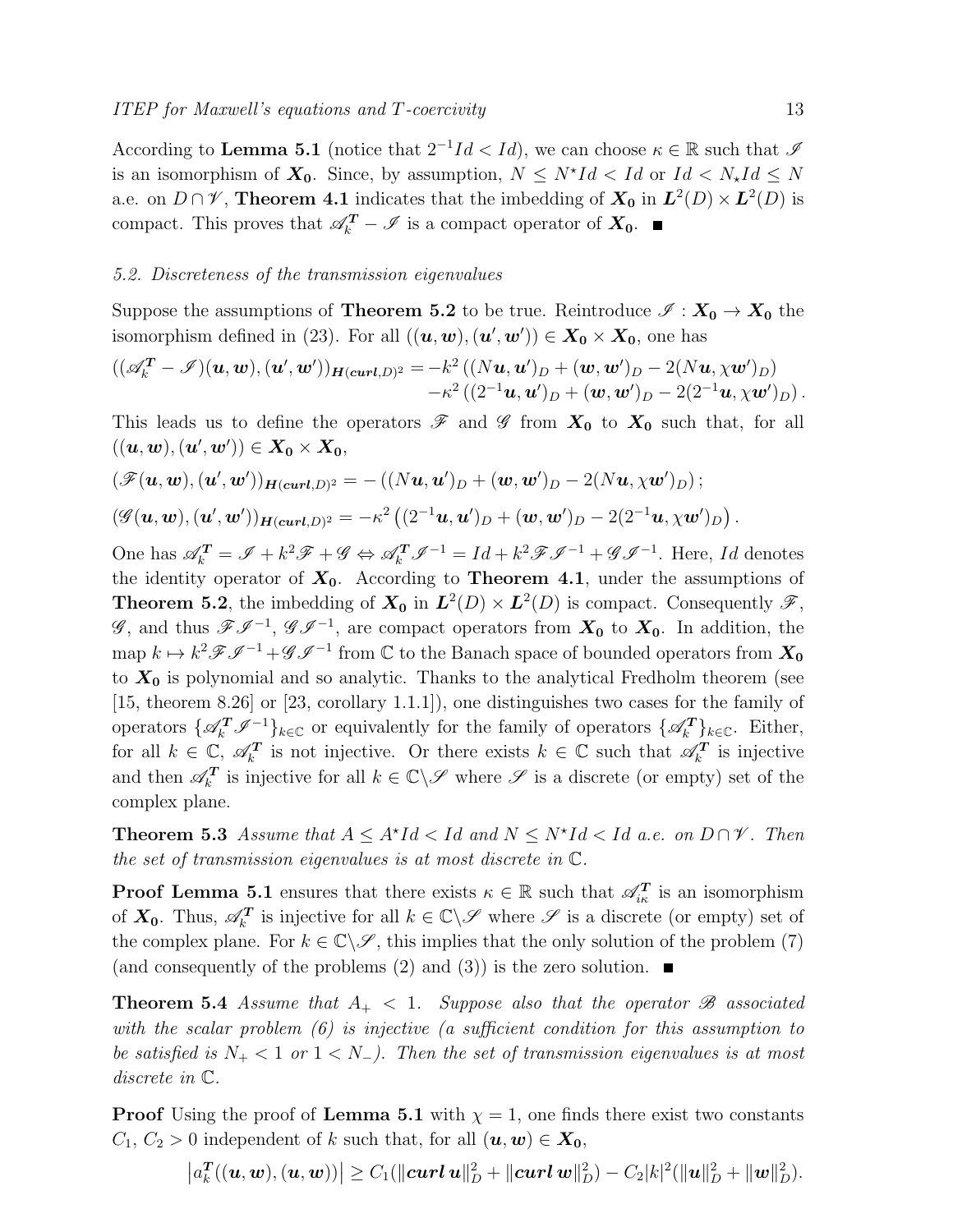Using the Proposition 4.3 on equivalent norms on  $X_0$ , one deduces that  $a_k^T$  is coercive on  $X_0 \times X_0$  for  $|k|^2 < C_1/(C_2 C_P)$ , where  $C_P$  is defined in (17). Thus, the operator  $\mathscr{A}_k^T$ is an isomorphism of  $X_0$  for small values (in modulus) of k. One can conclude using the analytical Fredholm theorem.

#### 5.3. Localization of the transmission eigenvalues

Now, using a trick from [22] (see the proof of theorem 3.6.1 p.102), we show a result of localization of the transmission eigenvalues.

**Theorem 5.5** Assume that  $A \leq A^*Id < Id$  and  $N \leq N^*Id < Id$  a.e. on  $D \cap \mathcal{V}$ . Then there exist positive constants  $\rho$  and  $\delta$  such that if  $k \in \mathbb{C}$  satisfies  $|k| > \rho$  and  $|\Re e k| < \delta |\Im m k|$  then k is not a transmission eigenvalue.

**Proof** Let  $k = i\kappa, \ \kappa \in \mathbb{R}$ . Lemma 5.1 shows that, for  $|\kappa|$  sufficiently large, one has the estimate, for all  $(\boldsymbol{u}, \boldsymbol{w}) \in \boldsymbol{X_0}$ ,

$$
\left| a_k^T((\boldsymbol{u},\boldsymbol{w}),(\boldsymbol{u},\boldsymbol{w})) \right| \geq C_1(\|\boldsymbol{curl}\,\boldsymbol{u}\|_D^2 + \|\boldsymbol{curl}\,\boldsymbol{w}\|_D^2) + C_2\,\kappa^2(\|\boldsymbol{u}\|_D^2 + \|\boldsymbol{w}\|_D^2),\tag{24}
$$

where the constants  $C_1 > 0$ ,  $C_2 > 0$  are independent of  $\kappa$ . Let us consider now  $k = i\kappa e^{i\theta}$  with  $\theta \in [-\pi/2, \pi/2]$ . One checks that

$$
\left| a_k^T((\boldsymbol{u},\boldsymbol{w}),(\boldsymbol{u},\boldsymbol{w})) - a_{ik}^T((\boldsymbol{u},\boldsymbol{w}),(\boldsymbol{u},\boldsymbol{w})) \right| \le C_3 \kappa^2 \left| 1 - e^{2i\theta} \right| (\|\boldsymbol{u}\|_D^2 + \|\boldsymbol{w}\|_D^2), \tag{25}
$$

with  $C_3 > 0$  independent of  $\kappa$ . Combining (24) and (25), one finds

$$
|a_{k}^{T}((\boldsymbol{u},\boldsymbol{w}),(\boldsymbol{u},\boldsymbol{w}))|
$$
  
\n
$$
\geq |a_{ik}^{T}((\boldsymbol{u},\boldsymbol{w}),(\boldsymbol{u},\boldsymbol{w}))| - C_{3} \kappa^{2} |1 - e^{2i\theta}| (\|\boldsymbol{u}\|_{D}^{2} + \|\boldsymbol{w}\|_{D}^{2})
$$
  
\n
$$
\geq C_{1}(\|\boldsymbol{curl}\,\boldsymbol{u}\|_{D}^{2} + \|\boldsymbol{curl}\,\boldsymbol{w}\|_{D}^{2}) + (C_{2} - C_{3} |1 - e^{2i\theta}|) \kappa^{2} (\|\boldsymbol{u}\|_{D}^{2} + \|\boldsymbol{w}\|_{D}^{2}).
$$

Taking  $\theta$  sufficiently small to have, for example,  $C_3$   $\left|1 - e^{2i\theta}\right| \leq C_2/2$ , one then deduces the result.  $\blacksquare$ 

#### 5.4. An estimate for the first transmission eigenvalue

**Theorem 5.6** Assume that  $A_+ < 1$ . Assume also that the operator  $\mathscr B$  associated with the scalar problem (6) is injective (a sufficient condition for this assumption to be satisfied is  $N_+ < 1$  or  $1 < N_-$ ). If  $k \in \mathbb{C}$  satisfies the estimate  $|k|^2 <$ (A<sub>−</sub>(1 −  $\sqrt{A_+}$ ))/(C<sub>P</sub> max(N<sub>+</sub>, 1)(1 +  $\sqrt{N_+}$ )), with C<sub>P</sub> defined in (17), then k is not a transmission eigenvalue.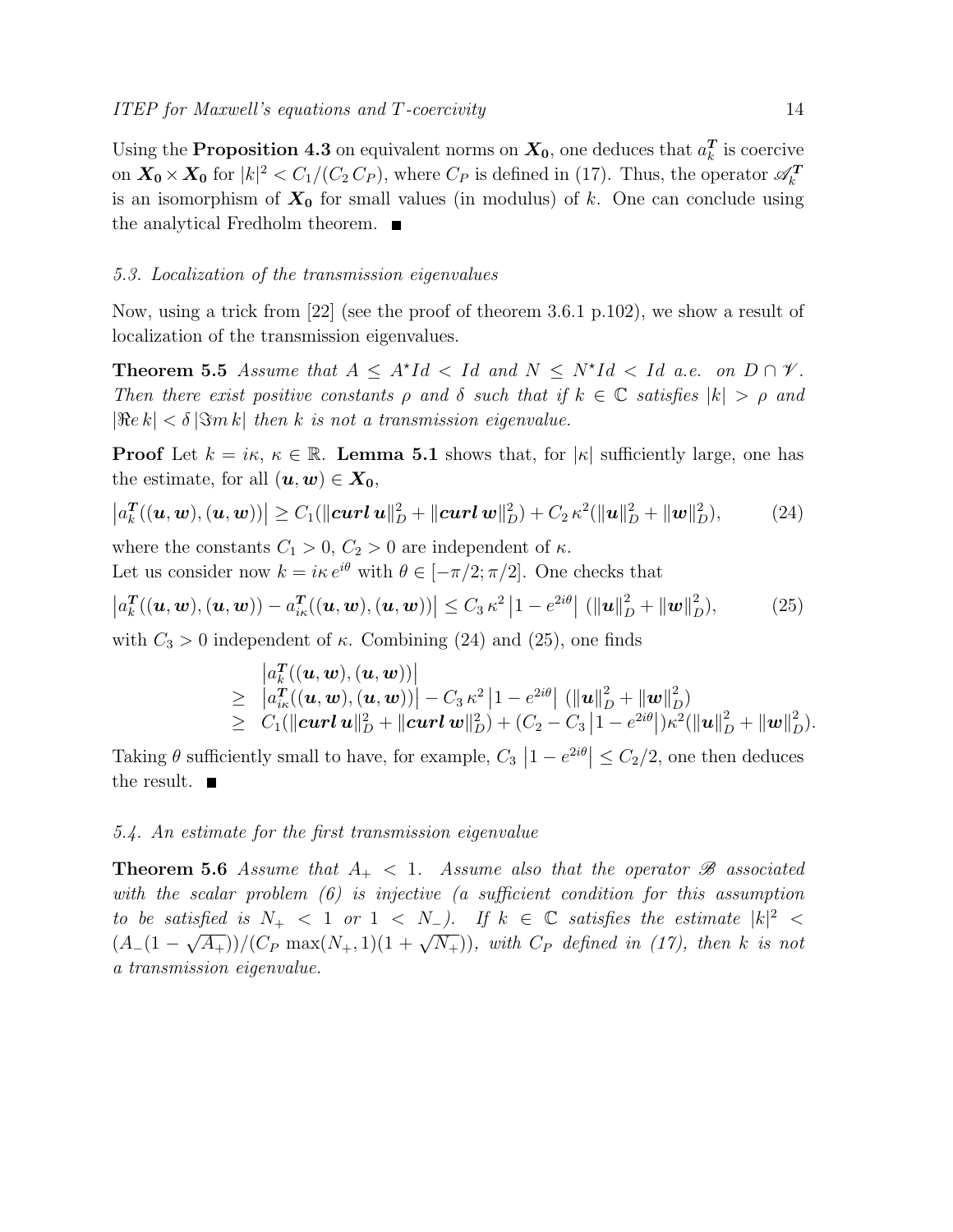**Proof** Following the lines of the proof of Lemma 5.1 with  $\chi = 1$ , one can write, for all  $(\boldsymbol{u}, \boldsymbol{w}) \in \boldsymbol{X}_0$ ,

$$
|a_k^T((u, w), (u, w))|
$$
  
= |(Acurl u, curl u)<sub>D</sub> + (curl w, curl w)<sub>D</sub> - 2(Acurl u, curl w)<sub>D</sub>  
-k<sup>2</sup> ((Nu, u)<sub>D</sub> + (w, w)<sub>D</sub> - 2(Nu, w)<sub>D</sub>)|  

$$
\geq (Acurl u, curl u)D + (curl w, curl w)D - 2|(Acurl u, curl w)D|-|k|2((Nu, u)D + (w, w)D + 2|(Nu, w)D|)= (1 - √A+)((Acurl u, curl u)D + (curl w, curl w)D)-|k|2(1 + √N+)((Nu, u)D + (w, w)D).
$$

Therefore, for  $k \in \mathbb{C}$  such that  $|k|^2 < (A_-(1-\sqrt{A_+}))/({C_P \max(N_+,1)(1+\sqrt{N_+})})$ ,  $a_k^T$ is coercive.

# 6. Case  $A_{\star}Id \leq A$ , with  $1 < A_{\star}$ , in a neighbourhood of the boundary

In this paragraph, we suppose that there exists a neighbourhood  $\mathscr V$  of  $\partial D$  such that  $A_{\star}Id \leq A$  a.e. in  $\mathscr{V}$ , with  $1 \leq A_{\star}$ . Again,  $\chi \in \mathscr{C}^{\infty}(\overline{D}, [0; 1])$  designates a cut-off function with support in  $\mathscr{V} \cap \overline{D}$  equal to 1 in a neighbourhood of  $\partial D$ . Define the operator  $T : X \to X$  such that  $T(u, w) = (u, -w + 2\chi u)$ . It is an isomorphism because  $T^2 = Id$ . As in the previous section, we prove the following results.

**Theorem 6.1** Assume that  $Id \leq A_{\star}Id \leq A$  a.e. on  $D \cap \mathcal{V}$ . Assume also that  $N \leq N^*Id \leq Id$  or  $Id \leq N_*Id \leq N$  a.e. on  $D \cap \mathscr{V}$ . Then for all  $k \in \mathbb{C}$ , then operator  $\mathscr{A}_{k}^{T}$  satisfies the equality  $\mathscr{A}_{k}^{T} = \mathscr{I} + \mathscr{K}_{k}$  where  $\mathscr{I}$  is an isomorphism of  $X_{0}$ that is independent of k, and  $\mathscr{K}_k$  is a compact operator of  $X_0$ .

**Theorem 6.2** Assume that  $Id < A_{\star}Id \leq A$  and  $Id < N_{\star}Id \leq N$  a.e. on  $D \cap V$ . Then the set of transmission eigenvalues is at most discrete in  $\mathbb{C}$ . Moreover, there exists positive constants  $\rho$  and  $\delta$  such that if  $k \in \mathbb{C}$  satisfies  $|k| > \rho$  and  $|\Re e k| < \delta |\Im m k|$  then k is not a transmission eigenvalue.

**Theorem 6.3** Assume that  $1 < A_-.$  Assume also that the operator  $\mathscr B$  associated with the scalar problem (6) is injective (a sufficient condition for this assumption to be satisfied is  $N_{+}$  < 1 or 1 <  $N_{-}$ ). Then the set of transmission eigenvalues is at most discrete in  $\mathbb{C}$ . Moreover, if  $k \in \mathbb{C}$  satisfies the estimate  $|k|^2 < (1 -$ 1/ √  $\overline{A_{-}}$ )/( $C_{P}$  max $(N_{+},1)(1 + 1/$ √  $(\overline{N_-}))$ , with  $C_P$  defined in (17), then k is not a transmission eigenvalue.

#### 7. Discussion

All over this paper, we have been obliged to suppose that  $A-Id$  and  $N-Id$  were positive or negative in a neighbourhood of the boundary to use the T-coercivity technique. A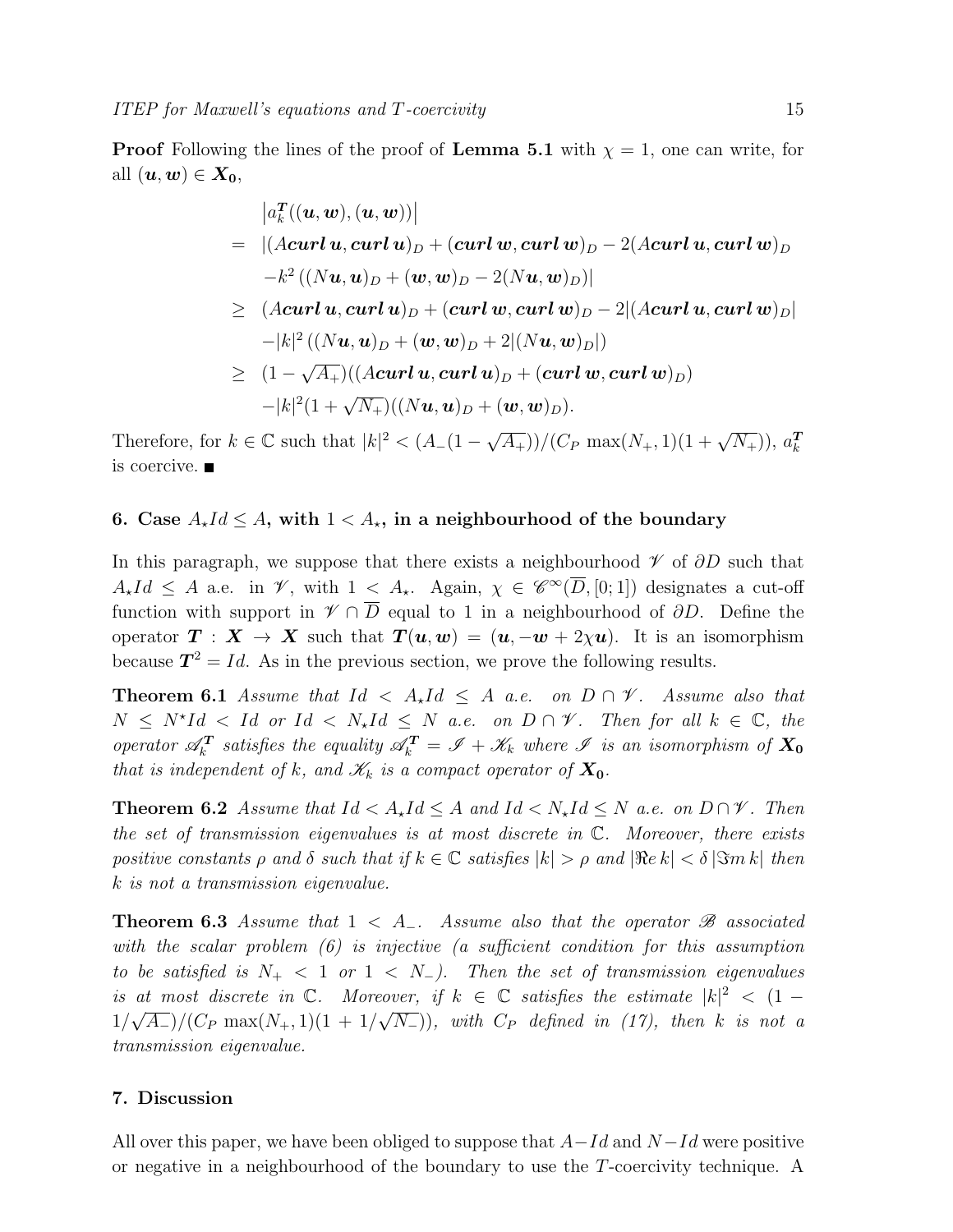natural question then is: what happens if  $A - Id$  and/or  $N - Id$  change sign in a neighbourhood of the boundary?

In [24], using the Shapiro-Lopatinskii condition, the authors provide necessary and sufficient conditions for ellipticity of the scalar interior transmission problem associated with (2) in the case where A and N are smooth. Actually, when  $A - Id$  changes sign, or worse, vanishes in a neighbourhood of the boundary, as written in [4], we think there are geometries and values of A for which the scalar interior transmission problem is not Fredholm in  $H<sup>1</sup>$  because of the appearance of "strong" singularities: result is proved in [2] for the transmission problem between a dielectric and a negative metamaterial, and in [3], we derive a functional framework in which Fredholmness is recovered. To be precise, let us mention that the situation we studied in these two articles corresponds to a situation where  $A-Id$  changes sign in one point of the boundary for the scalar interior transmission problem. The case where  $A - Id$  vanishes on a non-empty open subset of the boundary is much more intricate and the definition of a functional framework in which Fredholmness could be recovered, as it has been done naturally in the very particular case  $A = Id$ , is an open problem.

For the Maxwell problem, the situation is even more obscure. Indeed, the coefficient N also matters in establishing the Fredholm property because it determines whether or not the perturbation of the principal part is compact. The determination of an appropriate functional framework to study the interior transmission problem for Maxwell's equations when  $A - Id$  and/or  $N - Id$  change sign/vanish on the boundary is far from being clear.

#### Acknowledgments

The author is very grateful to Anne-Sophie Bonnet-Ben Dhia, Patrick Ciarlet and Houssem Haddar for useful discussions.

#### References

- [1] C. Amrouche, C. Bernardi, M. Dauge, and V. Girault. Vector potentials in three-dimensional non-smooth domains. Math. Meth. Appl. Sci., 21:823–864, 1998.
- [2] A.-S. Bonnet-Ben Dhia, L. Chesnel, and P. Ciarlet Jr. T-coercivity for scalar interface problems between dielectrics and metamaterials. http://hal.archivesouvertes.fr/docs/00/56/43/12/PDF/BoCC10b-HAL.pdf, 2011.
- [3] A.-S. Bonnet-Ben Dhia, L. Chesnel, and X. Claeys. Radiation condition for a non-smooth interface between a dielectric and a metamaterial. http://hal.archivesouvertes.fr/docs/00/65/10/08/PDF/BoChCl11.pdf, 2011.
- [4] A.-S. Bonnet-Ben Dhia, L. Chesnel, and H. Haddar. On the use of T-coercivity to study the Interior Transmission Eigenvalue Problem. C. R. Acad. Sci., Ser. I, 340:647–651, 2011.
- [5] A.-S. Bonnet-Ben Dhia, P. Ciarlet Jr., and C.M. Zwölf. Time harmonic wave diffraction problems

<sup> $\ddagger$ </sup> Remark that for the scalar problem, since the imbedding of  $H^1(D)$  in  $L^2(D)$  is compact, only the function A, which appears in the principal part of the operator, matters in the Fredholmness property.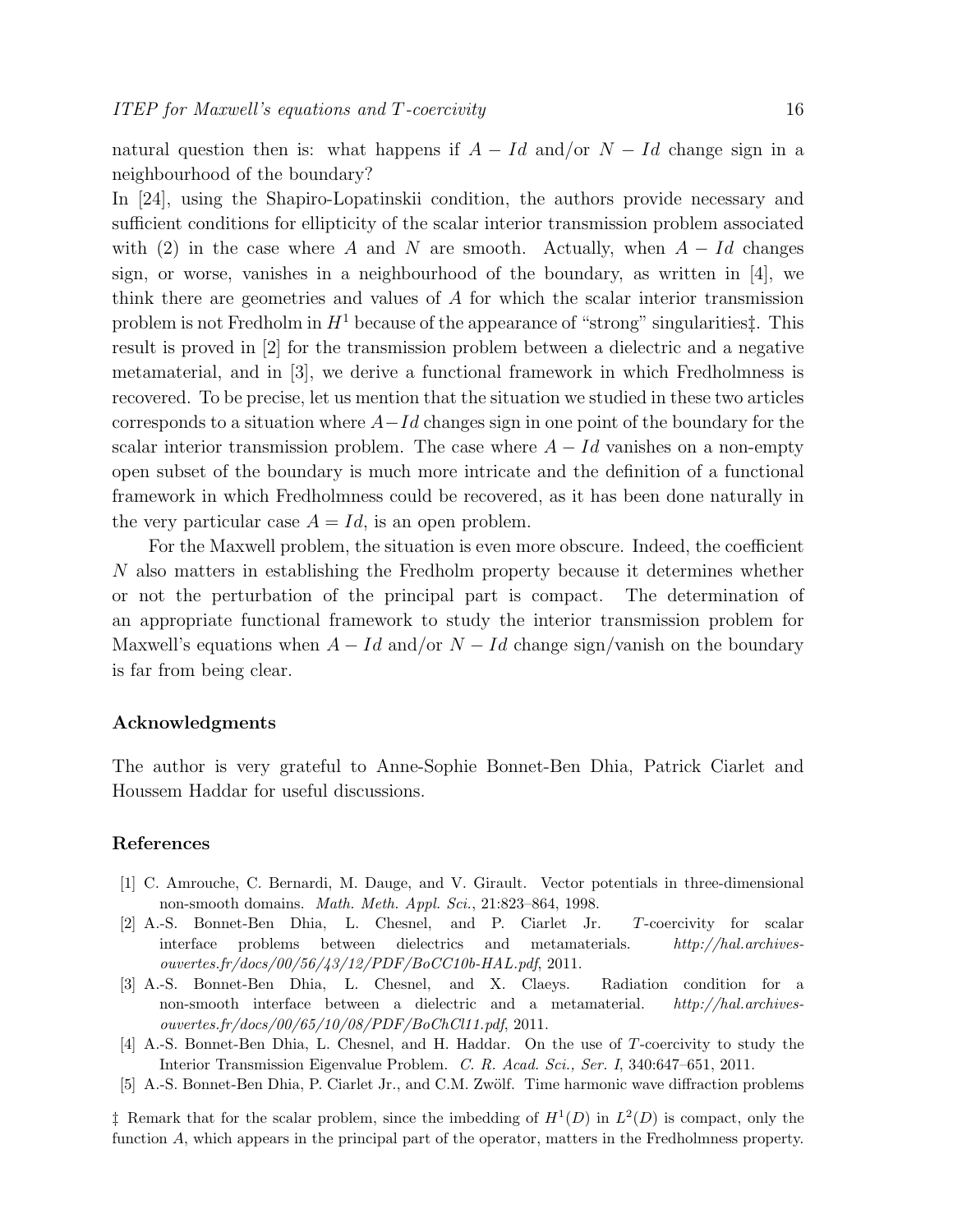in materials with sign-shifting coefficients. J. Comput. Appl. Math, 234:1912–1919, 2010. Corrigendum J. Comput. Appl. Math., 234:2616, 2010.

- [6] F. Cakoni, D. Colton, and H. Haddar. The linear sampling method for anisotropic media. J. Comput. Appl. Math, 146(2):285–299, 2002.
- [7] F. Cakoni, D. Colton, and H. Haddar. The computation of lower bounds for the norm of the index of refraction in an anisotropic media from far field data. Jour. Integral Equations and Applications, 21:203–227, 2009.
- [8] F. Cakoni, A. Cossonnière, and H. Haddar. Transmission eigenvalues for inhomogeneous media containing obstacles. Submitted.
- [9] F. Cakoni, D. Gintides, and H. Haddar. The existence of an infinite discrete set of transmission eigenvalues. SIAM J. Math. Anal., 42:237–255, 2010.
- [10] F. Cakoni and H. Haddar. Transmission eigenvalues in inverse scattering theory. Submitted.
- [11] F. Cakoni and H. Haddar. A variational approach for the solution of the electromagnetic interior transmission problem for anisotropic media. Inverse Problems and Imaging, 1(3):443–456, 2007.
- [12] F. Cakoni and H. Haddar. On the existence of transmission eigenvalues in an inhomogeneous medium. Applicable Analysis, 88(4):475–493, 2009.
- [13] F. Cakoni and A. Kirsch. On the interior transmission eigenvalue problem. Int. Jour. Comp. Sci. Math., 3(1-2):142–167, 2010.
- [14] M. Cessenat. Mathematical methods in electromagnetism: linear theory and applications. Series on advances in mathematics for applied sciences. World Scientific, 1996.
- [15] D. Colton and R. Kress. Inverse Acoustic and Electromagnetic Scattering Theory, 2nd edition, volume 93 of Applied Mathematical Sciences. Springer, New York, 1998.
- [16] D. Colton and P. Monk. The inverse scattering problem for time-harmonic acoustic waves in an inhomogeneous medium. The Quarterly journal of Mechanics and Applied Mathematics, 41(1):97–125, 1988.
- [17] D. Colton and L. Païvärinta. Transmission eigenvalues and a problem of Hans Lewy. J. Comput. Appl. Math, 117(2):91–104, 2000.
- [18] D. Colton, L. Païvärinta, and J. Sylvester. The interior transmission problem. *Inverse Problems* and Imaging, 1(1):13, 2007.
- [19] V. Girault and P.-A. Raviart. Finite element methods for Navier-Stokes equations, volume 5 of Springer Series in Computational Mathematics. Springer-Verlag, Berlin, 1986.
- [20] H. Haddar. The interior transmission problem for anisotropic Maxwell's equations and its applications to the inverse problem. Math. Meth. Appl. Sci., 27(18):2111–2129, 2004.
- [21] A. Kirsch. An integral equation approach and the interior transmission problem for Maxwell's equations. Inverse Problems and Imaging, 1(1):159–179, 2007.
- [22] V. A. Kozlov, V. G. Maz'ya, and J. Rossmann. Elliptic Boundary Value Problems in Domains with Point Singularities, volume 52 of Mathematical Surveys and Monographs. AMS, Providence, 1997.
- [23] V.A. Kozlov, V.G. Maz'ya, and J. Rossmann. Spectral problems associated with corner singularities of solutions to elliptic equations, volume 85 of Mathematical Surveys and Monographs. AMS, Providence, 2001.
- [24] E. Lakshtanov and B. Vainberg. Ellipticity in the interior transmission problem in anisotropic media. preprint arXiv:1108.5987v1.
- [25] W. McLean. Strongly elliptic systems and boundary integral equations. Cambridge University Press, Cambridge, 2000.
- [26] P. Monk. Finite element methods for Maxwell's equations. Numerical Mathematics and Scientific Computation. Oxford University Press, New York, 2003.
- [27] B.P. Rynne and B.D. Sleeman. The interior transmission problem and inverse scattering from inhomogeneous media. SIAM J. Math. Anal., 22:1755–1762, 1991.
- [28] J. Sylvester. Discreteness of transmission eigenvalues via upper triangular compact operators. SIAM J. Math. Anal., 44:341–354, 2012.